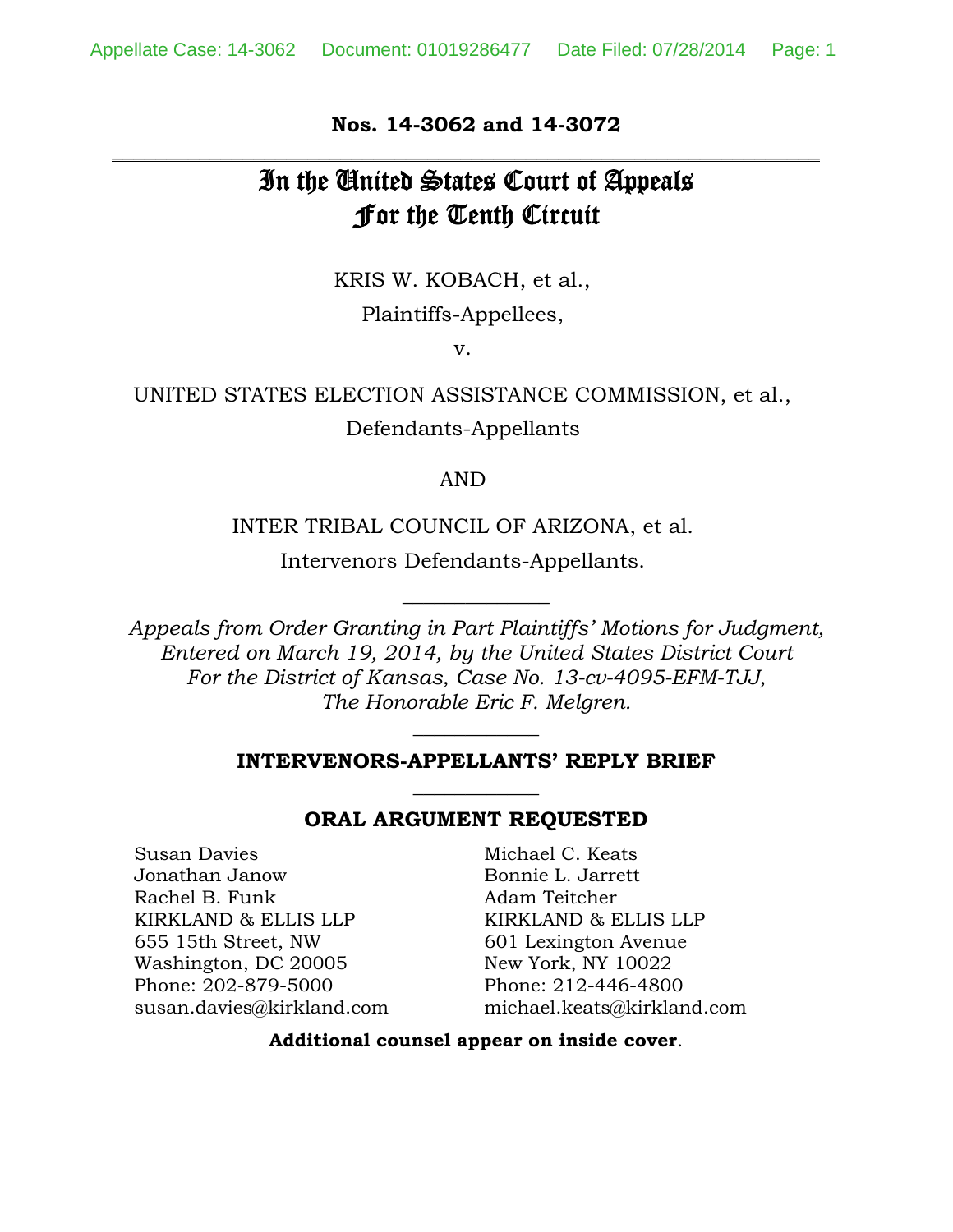David G. Seely FLEESON, GOOING, COULSON & KITCH LLC 1900 Epic Center, 301 N. Main Wichita, KS 67202 Phone: 316-267-7361 dseely@fleeson.com

Wendy R. Weiser Director, Democracy Program Tomas Lopez Jonathan Brater BRENNAN CENTER FOR JUSTICE AT NYU SCHOOL OF LAW 161 Avenue of the Americas, 12th Floor New York, NY 10013 Phone: 646-292-8318 wendy.weiser@nyu.edu

*Attorneys for Intervenors-Appellants League of Women Voters of the United States, League of Women Voters of Arizona, and League of Women Voters of Kansas*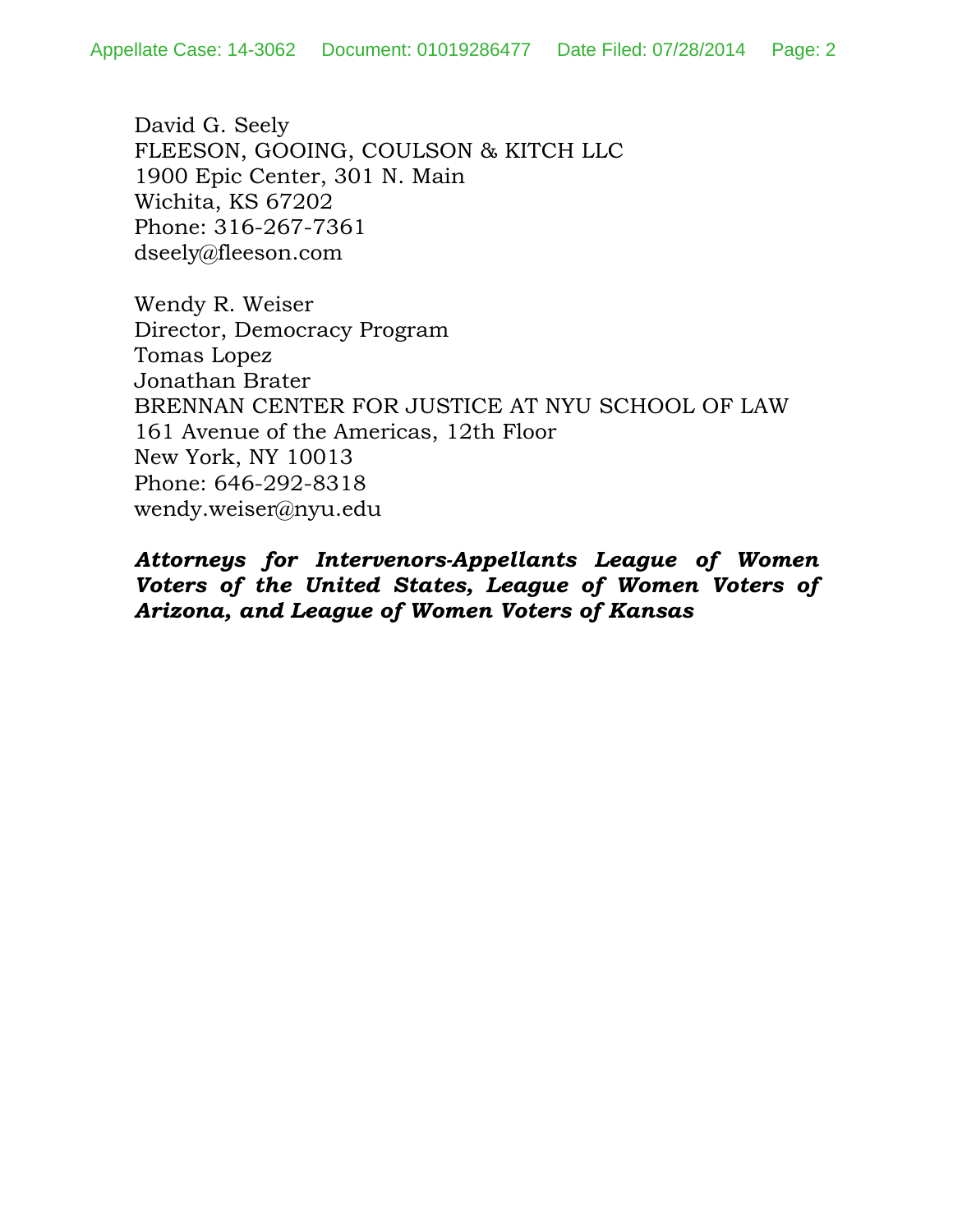Michelle Kanter Cohen PROJECT VOTE, INC. 805 15th Street NW, Suite 250 Washington, DC 20005 Phone: 202-546-4173 mkantercohen@projectvote.org Lee Thompson Erin C. Thompson THOMPSON LAW FIRM, LLC 106 E. 2nd Street Wichita, KS 67202 Phone: 316-267-3933 lthompson@tslawfirm.com

Robert N. Weiner John A. Freedman Andrew W. Beyer Andrew Treaster ARNOLD & PORTER LLP 555 12th Street NW Washington, DC 20004 Phone: 202-942-5000 john.freedman@aporter.com

### *Attorneys for Intervenor-Appellant Project Vote, Inc.*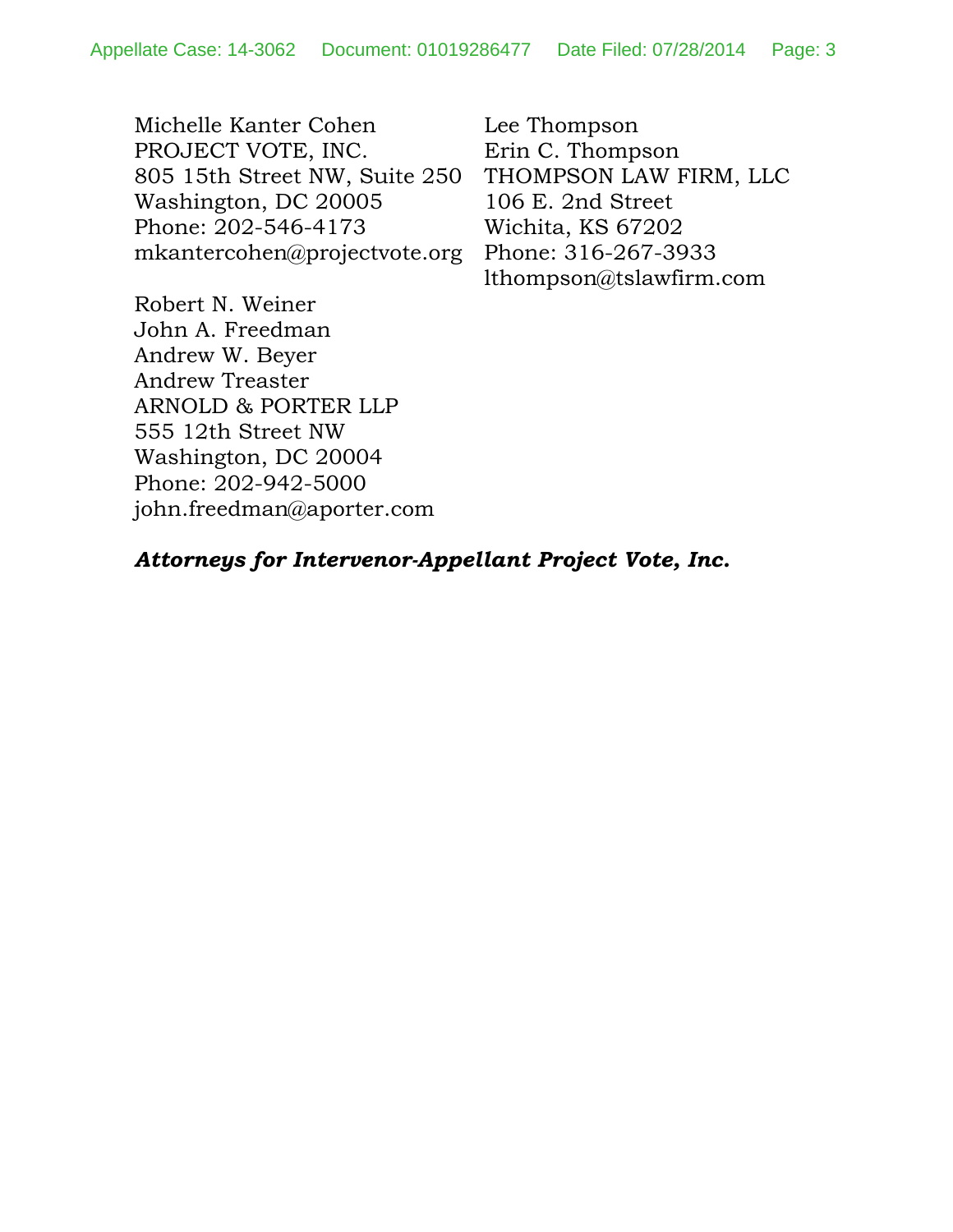Nina Perales Ernest Herrera MEXICAN AMERICAN LEGAL DEFENSE AND EDUCATIONAL FUND 110 Broadway, Suite 300 San Antonio, TX 78205 Phone: 210-224-5476

Jeffrey J. Simon Judd M. Treeman HUSCH BLACKWELL LLP 4801 Main Street Suite 1000 Kansas City, MO 64112 Phone: 816-329-4711

Linda Smith Adam P. KohSweeney J. Jorge deNeve O'MELVENY & MYERS LLP 1999 Avenue of the Stars 7th Floor Los Angeles, CA 90067 Phone: 310-246-6801

*Attorneys for Intervenors-Appellants Valle del Sol, Southwest Voter Registration Education Project, Common Cause, Chicanos Por La Causa, Inc., and Debra Lopez*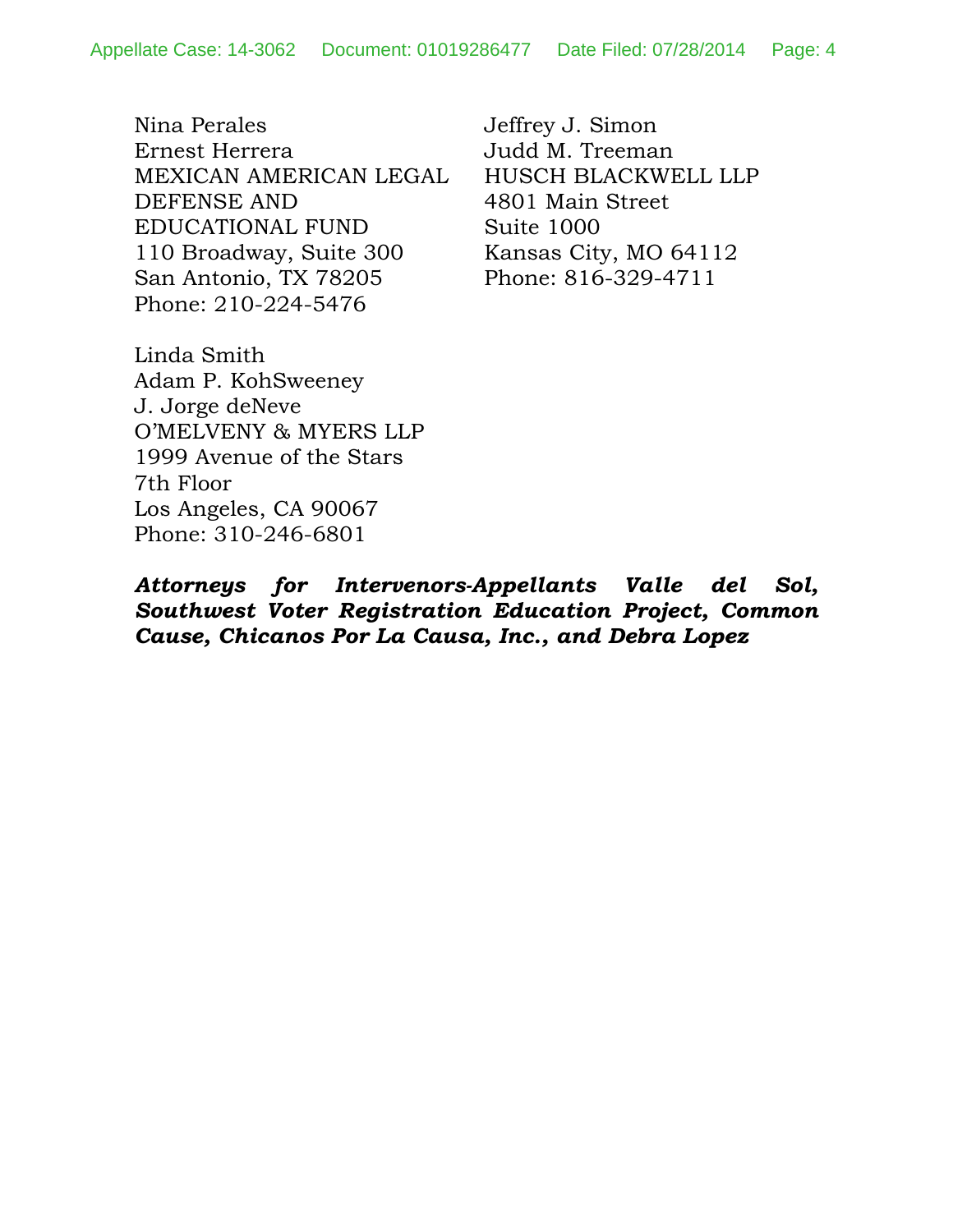Lane Williams Kip Elliot DISABILITY RIGHTS CENTER OF KANSAS 635 SW Harrison St., Ste. 100 Topeka, KS 66603 Phone: 785-273-9661 kip@drckansas.org

Linda Stein Errol R. Patterson Jason A. Abel STEPTOE & JOHNSON, LLP 1330 Connecticut Avenue, NW Washington, DC 20036 Phone: 202-429-8062 epatterson@steptoe.com

David B. Rosenbaum Thomas L. Hudson Anna H. Finn OSBORN MALEDON, P.A. 2929 North Central Avenue, Suite 2100 Phoenix, AZ 85012 Phone: 602-640-9345 afinn@omlaw.com

Robert A. Kengle Mark A. Posner Erandi Zamora LAWYERS' COMMITTEE FOR CIVIL RIGHTS UNDER LAW 1401 New York Avenue, NW Suite 400 Washington, DC 20005 Phone: 202-662-8389 mposner@lawyerscommittee.org

Joe P. Sparks Laurel A. Herrmann Julia M. Kolsrud THE SPARKS LAW FIRM, P.C. 7503 First Street Scottsdale, AZ 85251 Phone: 480-949-1339 joesparks@sparkslawaz.com

Daniel B. Kohrman AARP FOUNDATION LITIGATION 601 E Street, NW, Suite B4-205 Washington, DC 20049 Phone: 202-434-2064 dkohrman@aarp.org

*Attorneys for Intervenors-Appellants Inter Tribal Council of Arizona, Inc., Arizona Advocacy Network, League of United Latin American Citizens Arizona, and Steve Gallardo*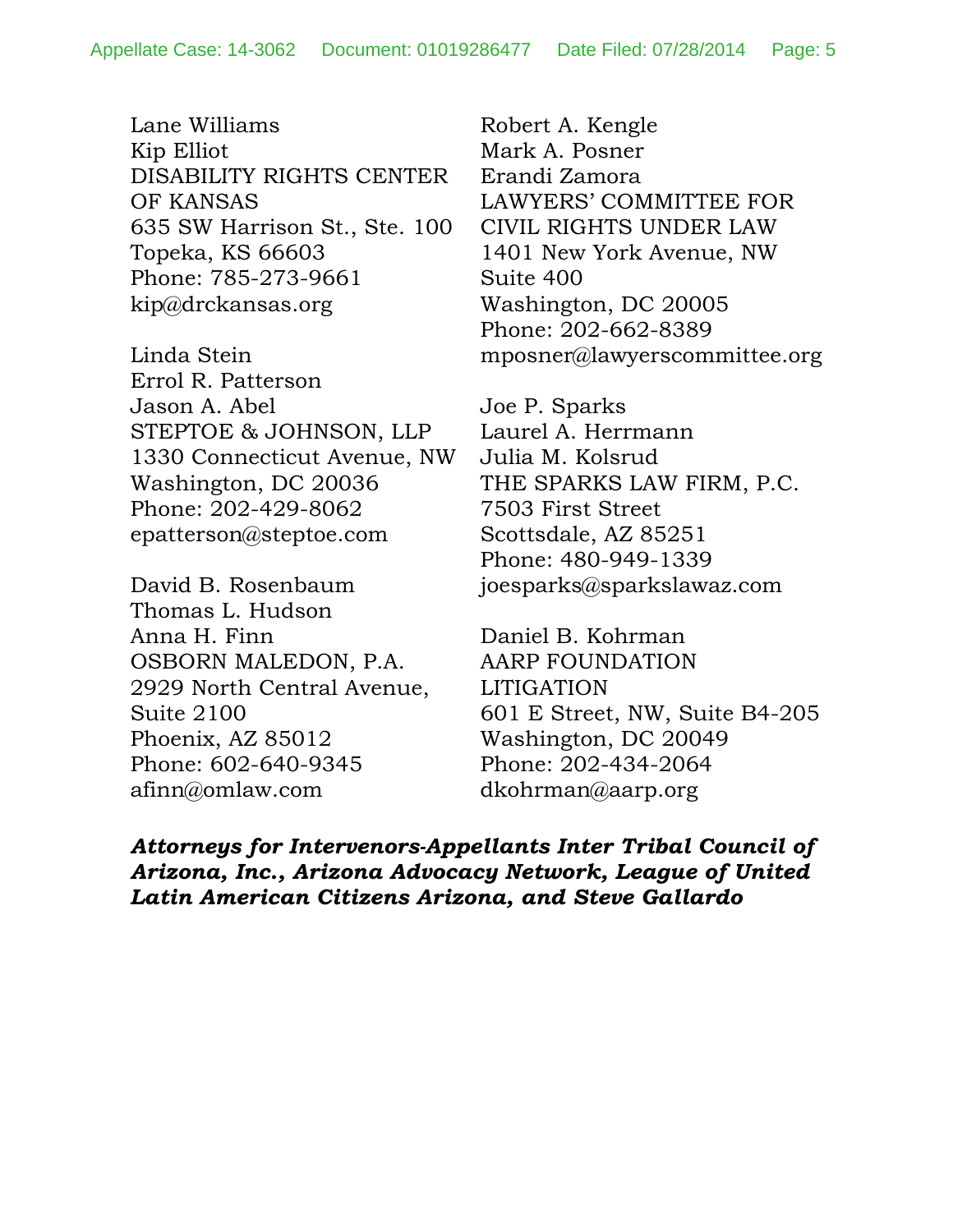# **TABLE OF CONTENTS**

# **Page**

|      | THE EAC'S DECISION DOES NOT RAISE CONSTITUTIONAL          |                                                                                                         |
|------|-----------------------------------------------------------|---------------------------------------------------------------------------------------------------------|
|      | $A_{\cdot}$                                               | The States' "Serious Constitutional Doubt"<br>Argument Misconstrues and Mischaracterizes ITCA3          |
|      | <b>B.</b>                                                 | The States Continue to Conflate Voter Qualifications<br>with How Applicants Demonstrate They Meet Those |
|      | C.                                                        | The States' Interpretation Undermines the NVRA 11                                                       |
| II.  |                                                           | THE EAC REGULATIONS DO NOT DELEGATE TO THE<br>STATES THE AUTHORITY TO DETERMINE WHAT                    |
| III. | THE STATES' REMAINING ARGUMENTS ARE EQUALLY<br>UNAVAILING |                                                                                                         |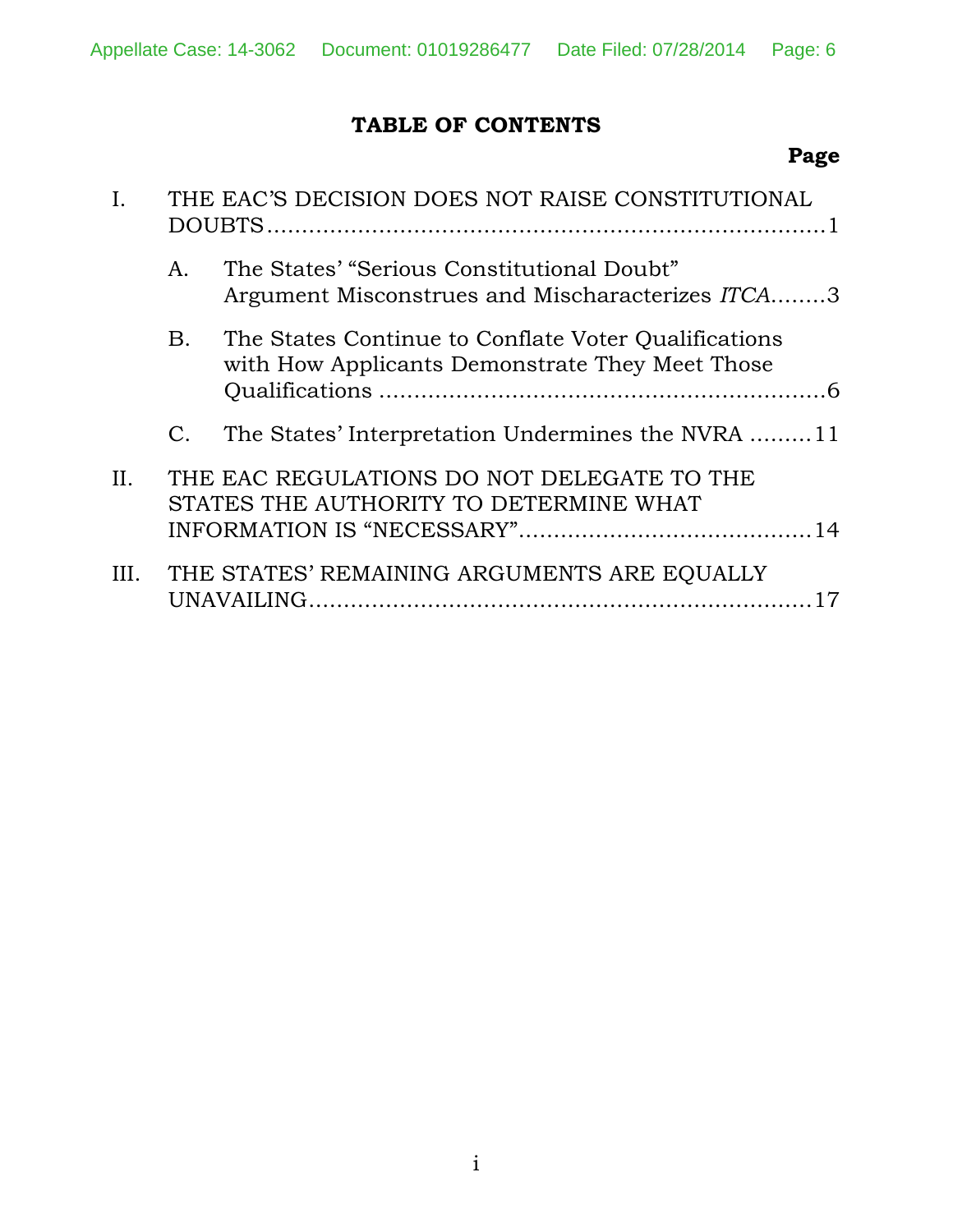# **TABLE OF AUTHORITIES**

# **Page(s)**

# **Cases**

| Ariz. v. Inter Tribal Council of Ariz.,                                    |
|----------------------------------------------------------------------------|
| Citizens' Comm. to Save Our Canyons v. U.S. Forest Serv.,                  |
| City of Colo. Springs v. Solis,                                            |
| Decker v. Nw. Envtl. Def. Ctr.,                                            |
| Emery Min. Corp. v. Sec'y of Labor,                                        |
| Ex parte Siebold,                                                          |
| Joy Techs., Inc. v. Sec'y of Labor,                                        |
| Koch Indus., Inc. v. United States,                                        |
| Mori v. Dep't of Navy,                                                     |
| Pension Ben. Guar. Corp. v. LTV Corp.,                                     |
| Shalala v. Ill. Council on Long Term Care, Inc.,                           |
| Shelby Cnty. v. Holder,<br>133 S. Ct. 2612, 570 U.S. (2013) 10, 18, 19, 20 |
| Smiley v. Holm,                                                            |
| United States v. Moya,                                                     |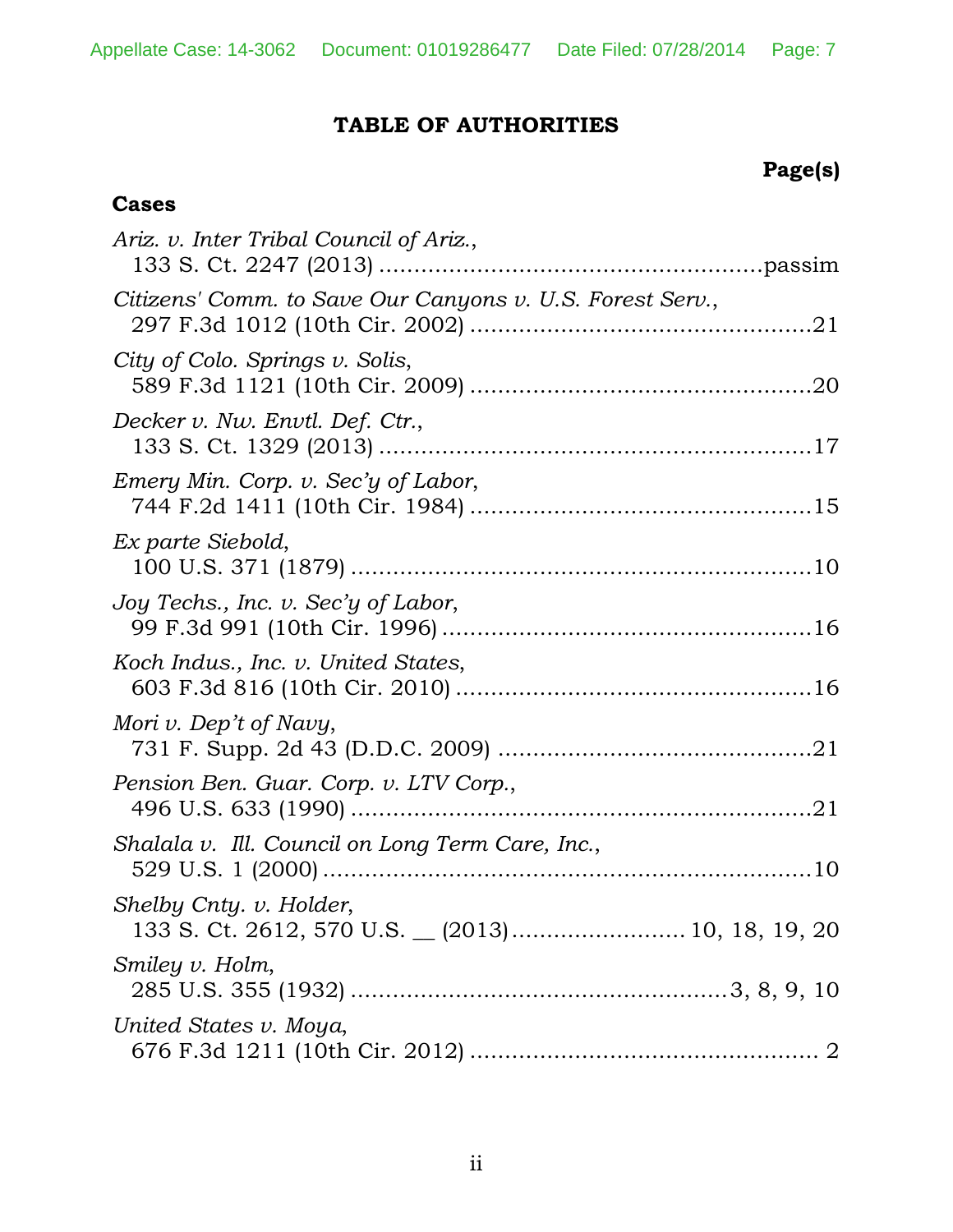| United Telecomm., Inc. v. Comm'r,         |  |  |  |
|-------------------------------------------|--|--|--|
| Utah Envtl. Cong. v. Bosworth,            |  |  |  |
| Utah Power & Light Co. v. Sec'y of Labor, |  |  |  |
| <b>Statutes</b>                           |  |  |  |
|                                           |  |  |  |
|                                           |  |  |  |
|                                           |  |  |  |
|                                           |  |  |  |
|                                           |  |  |  |
| <b>Other Authorities</b>                  |  |  |  |
| Nat'l Voter Registration Act of 1993,     |  |  |  |
| <b>Regulations</b>                        |  |  |  |
|                                           |  |  |  |
|                                           |  |  |  |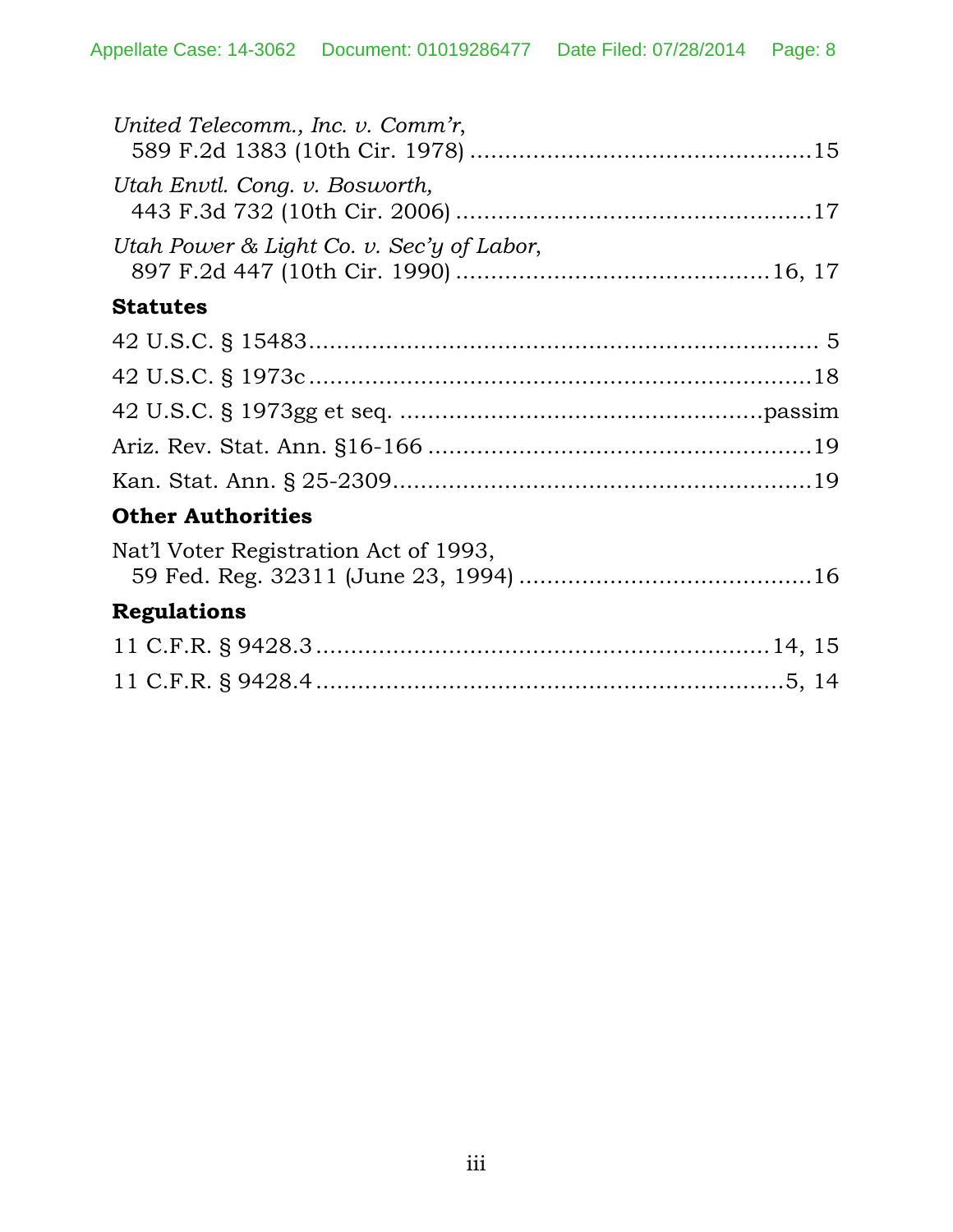### **GLOSSARY**

- APA: Administrative Procedure Act
- EAC: Election Assistance Commission
- FEC: Federal Election Commission
- *ITCA*: *Ariz. v. Inter Tribal Council of Ariz*., 133 S. Ct. 2247 (2013)

NVRA: National Voter Registration Act, 42 U.S.C. § 1973gg *et seq.*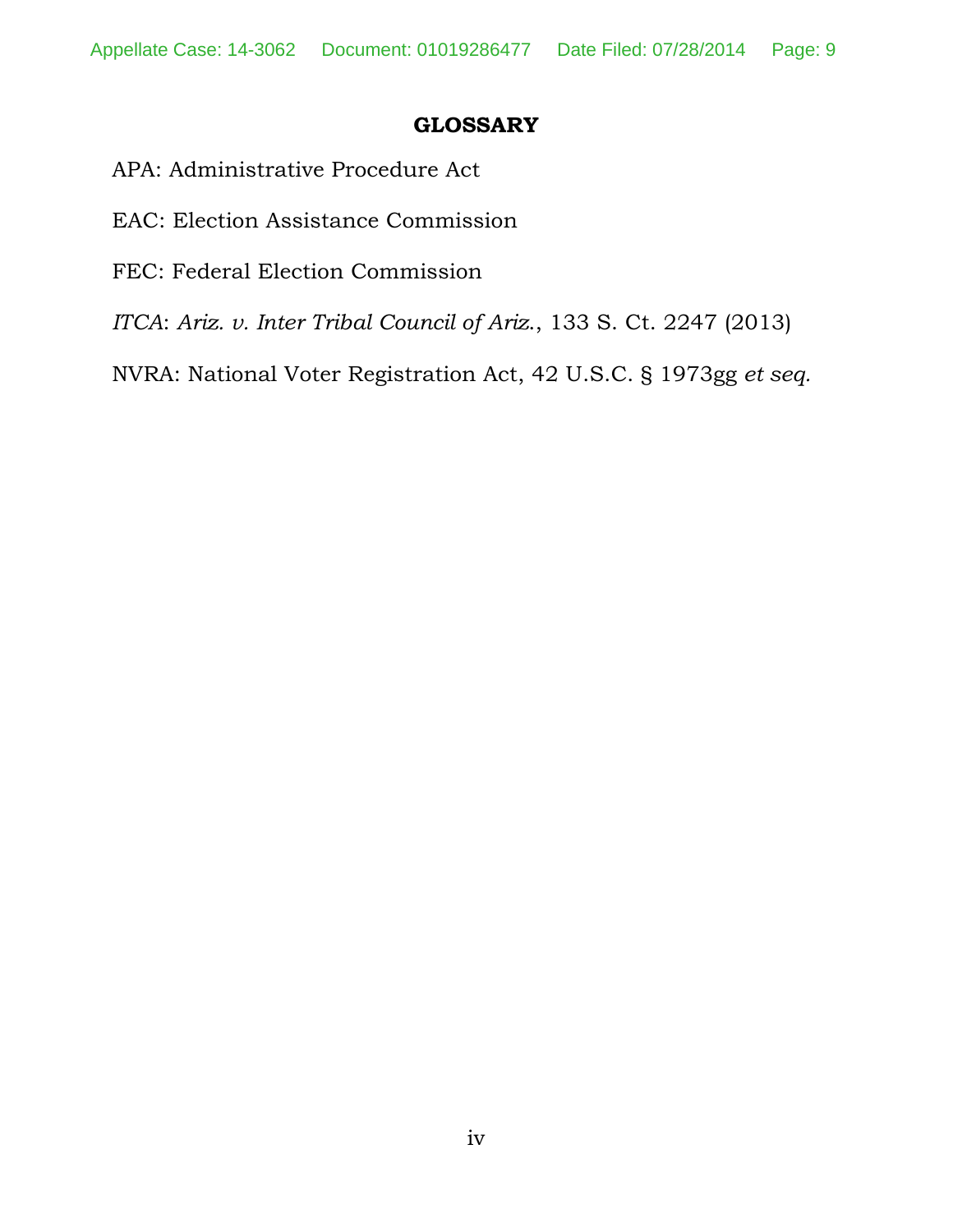#### **STATEMENT PURSUANT TO TENTH CIRCUIT RULE 31.3**

The United States Election Assistance Commission ("EAC") and its Executive Director Alice Miller filed their reply brief on July 17, 2014. The present brief, timely filed on July 28, 2014, is on behalf of all the Intervenors Defendants-Appellants: the League of Women Voters of the United States, the League of Women Voters of Arizona, and the League of Women Voters of Kansas; Project Vote, Inc.; Valle del Sol, Southwest Voter Registration Education Project, Common Cause, Chicanos Por La Causa, Inc., and Debra Lopez; and Inter Tribal Council of Arizona, Inc., Arizona Advocacy Network, League of United Latin American Citizens Arizona, and Steve Gallardo (collectively, the "Voter Registration Organizations"). Except as otherwise noted herein, Intervenors Defendants-Appellants join the reply brief submitted by the EAC on July 17, 2014, and write separately only to address a few select points.

v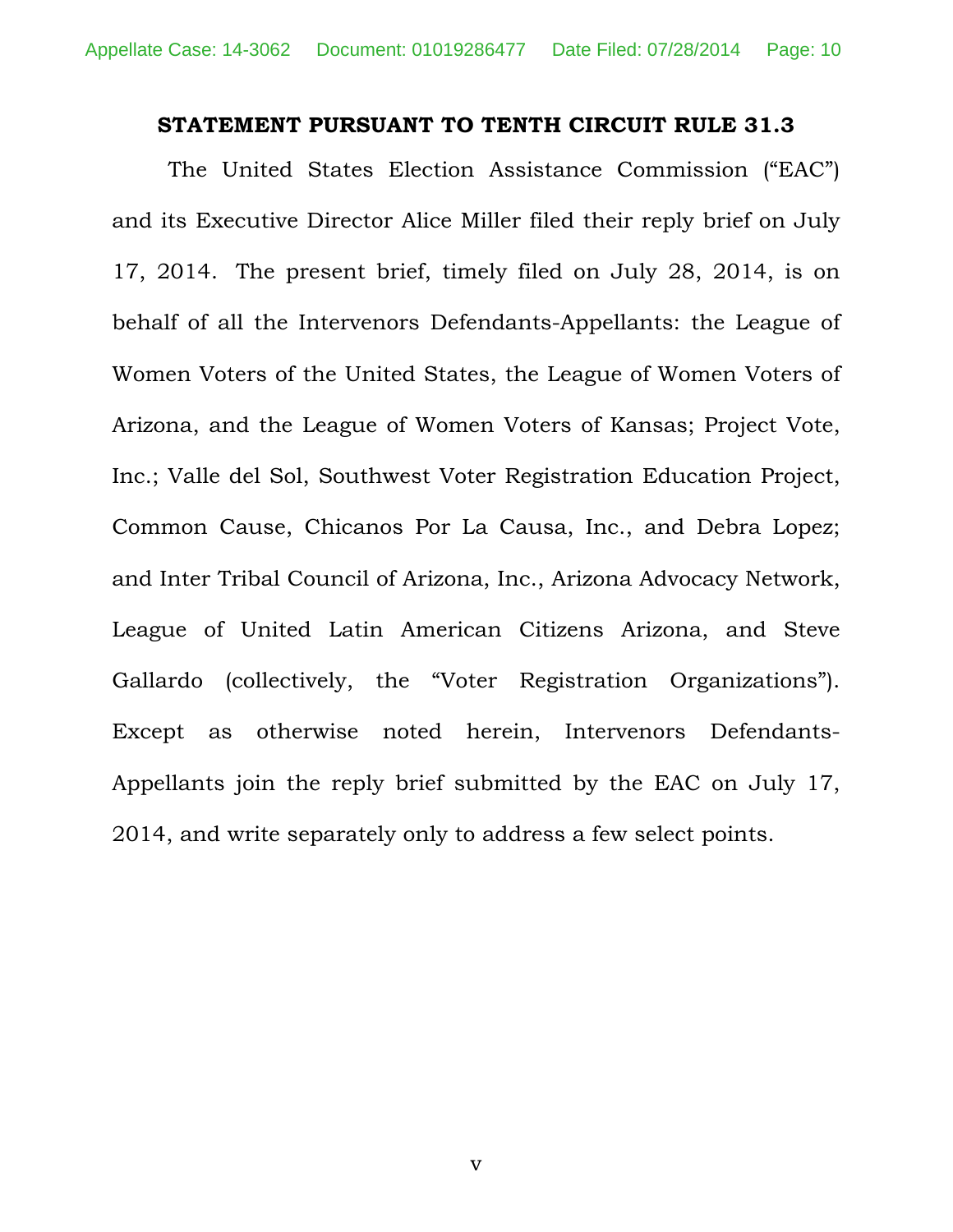#### **SUMMARY OF THE ARGUMENT**

Nothing better demonstrates the infirmities of the district court's decision below than the States' attempts to run away from it. Unable to defend the district court's rationale on its face, the States resort to mischaracterizing the Supreme Court's holding in *Arizona v. Inter Tribal Council of Arizona*, 133 S. Ct. 2247 (2013) ("*ITCA*"), and when that proves insufficient, to rewriting the opinion, so that they can claim they prevailed in *ITCA*. The States also offer a grab-bag of alternative grounds for affirmance. But no amount of smoke and mirrors can eliminate the States' burden under *ITCA* of demonstrating that they are precluded from enforcing their eligibility requirements without documentary proof of citizenship. The States cannot seize victory from the jaws of defeat through such disingenuous tactics.

#### **ARGUMENT**

### **I. THE EAC'S DECISION DOES NOT RAISE CONSTITUTIONAL DOUBTS**

The States argue that if the EAC were to have authority over how the Federal Form obtains information verifying a registrant's citizenship, that would raise serious constitutional doubts. *See*  Appellees' Br. at 14-15, 19, 24-25, 35-36. According to the States,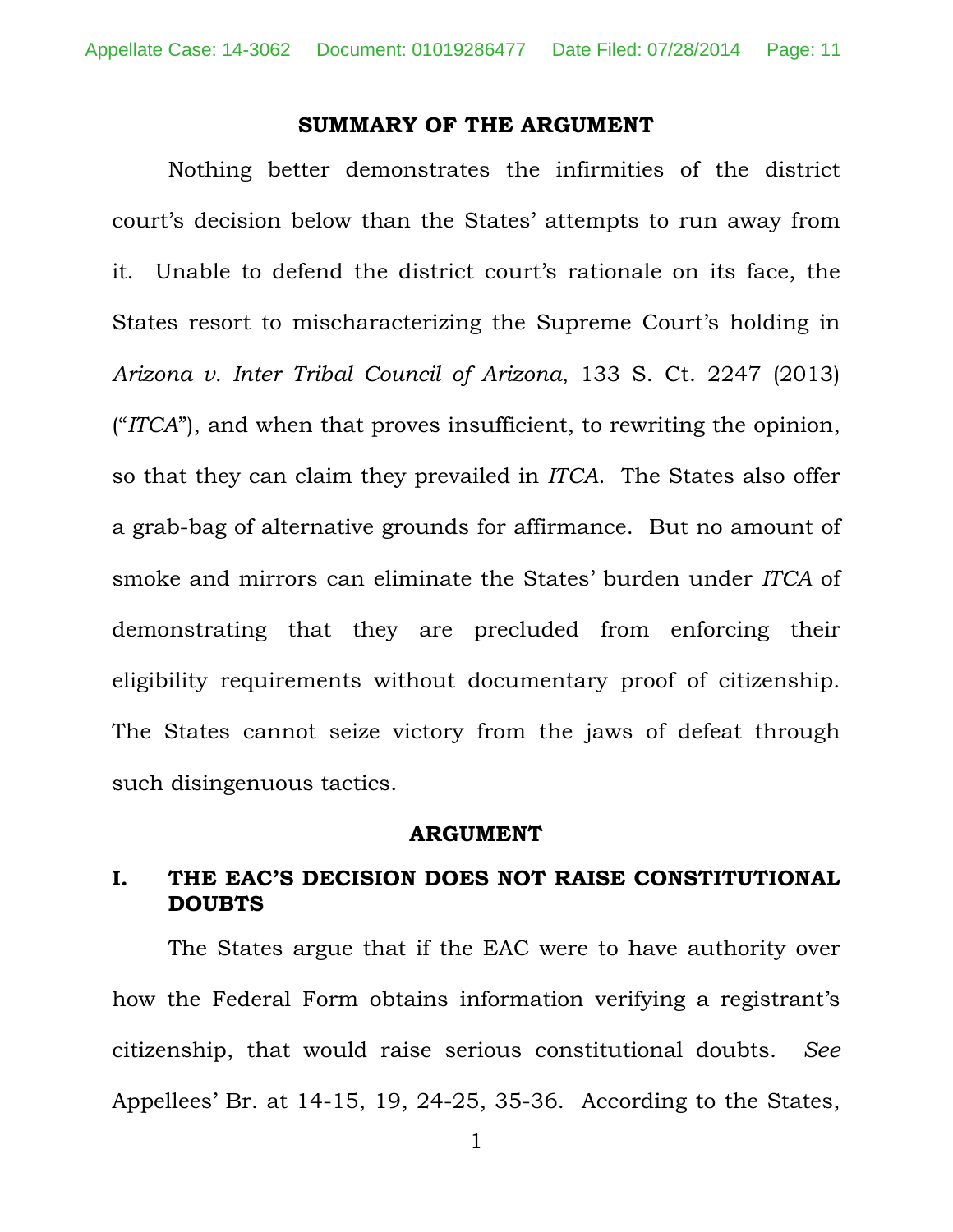the EAC must blindly accept the States' dictates for how that information must be obtained. *Id.* This simply is not the case, as evidenced by the fact that, in order to support their position, the States mischaracterize the Supreme Court's opinion in *ITCA*, as well as the NVRA itself.

As an initial matter, there is no dispute between the States and the EAC about the voter qualification necessary for registration for federal elections—U.S. citizenship. Both *ITCA* and this case only concern the procedures by which individuals who use the Federal Form to register to vote verify that they satisfy the voter qualification of U.S. citizenship. This is a critical distinction because the States repeatedly conflate the citizenship qualification itself with the method of proving that qualification.1 While the

 $\overline{a}$ 

<sup>1</sup> While the States argue that registration is itself a qualification to vote, this is an issue raised for the first time on appeal and thus carries no weight. *See United States v. Moya*, 676 F.3d 1211, 1213 (10th Cir. 2012). Indeed, the Supreme Court itself addressed this in *ITCA*:

In their reply brief, petitioners suggest for the first time that "registration is itself a qualification to vote." . . . We resolve this case on the theory on which it has hitherto been litigated: that *citizenship* (not registration) is the voter qualification Arizona seeks to enforce.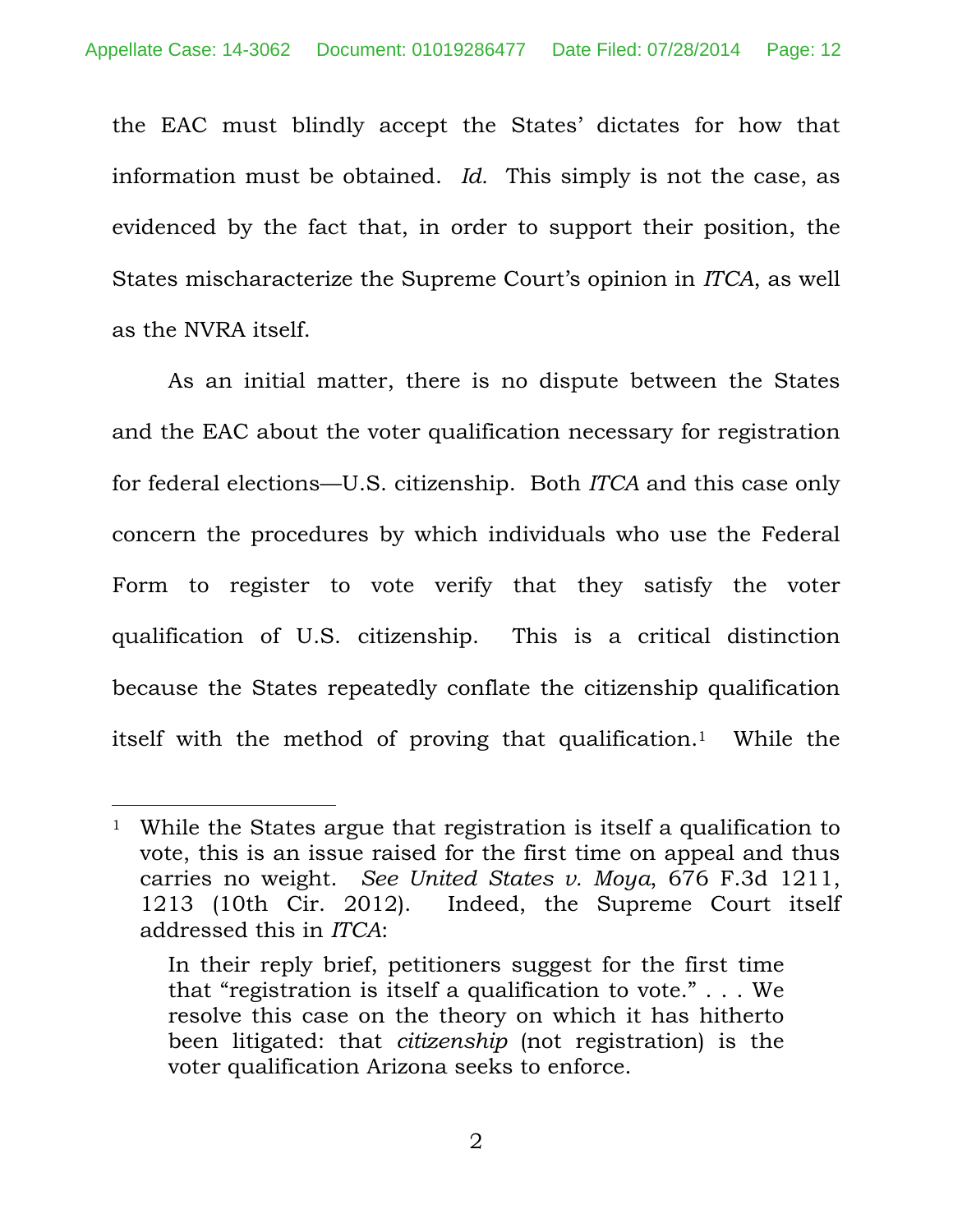States may have the authority to set voter qualifications, Congress is fully empowered under the Constitution to establish the procedures by which individuals register to vote for federal elections, *see Smiley v. Holm*, 285 U.S. 355, 366 (1932), and *ITCA* makes clear that Congress has delegated to the EAC the power to determine the content of the procedural tool used for registration the Federal Form.

## **A. The States' "Serious Constitutional Doubt" Argument Misconstrues and Mischaracterizes** *ITCA*

In *ITCA*, the Supreme Court suggested that "serious constitutional doubts" could arise *only if* "a federal statute *precluded* a State from obtaining the information necessary to enforce its voter qualifications," in this case, that the registrant is a U.S. citizen. *ITCA*, 133 S. Ct. at 2258-59 (emphasis added). Thus, no constitutional doubts arise unless the States can show that they are *precluded* by the NVRA from obtaining the information necessary to enforce the voter qualification of U.S. citizenship—in other words, that the States are *unable* to obtain that information. *Id.* Mere disagreement between the EAC and the States over *how*

 $\overline{a}$ 

<sup>133</sup> S. Ct. at 2259 n.9 (emphasis in original).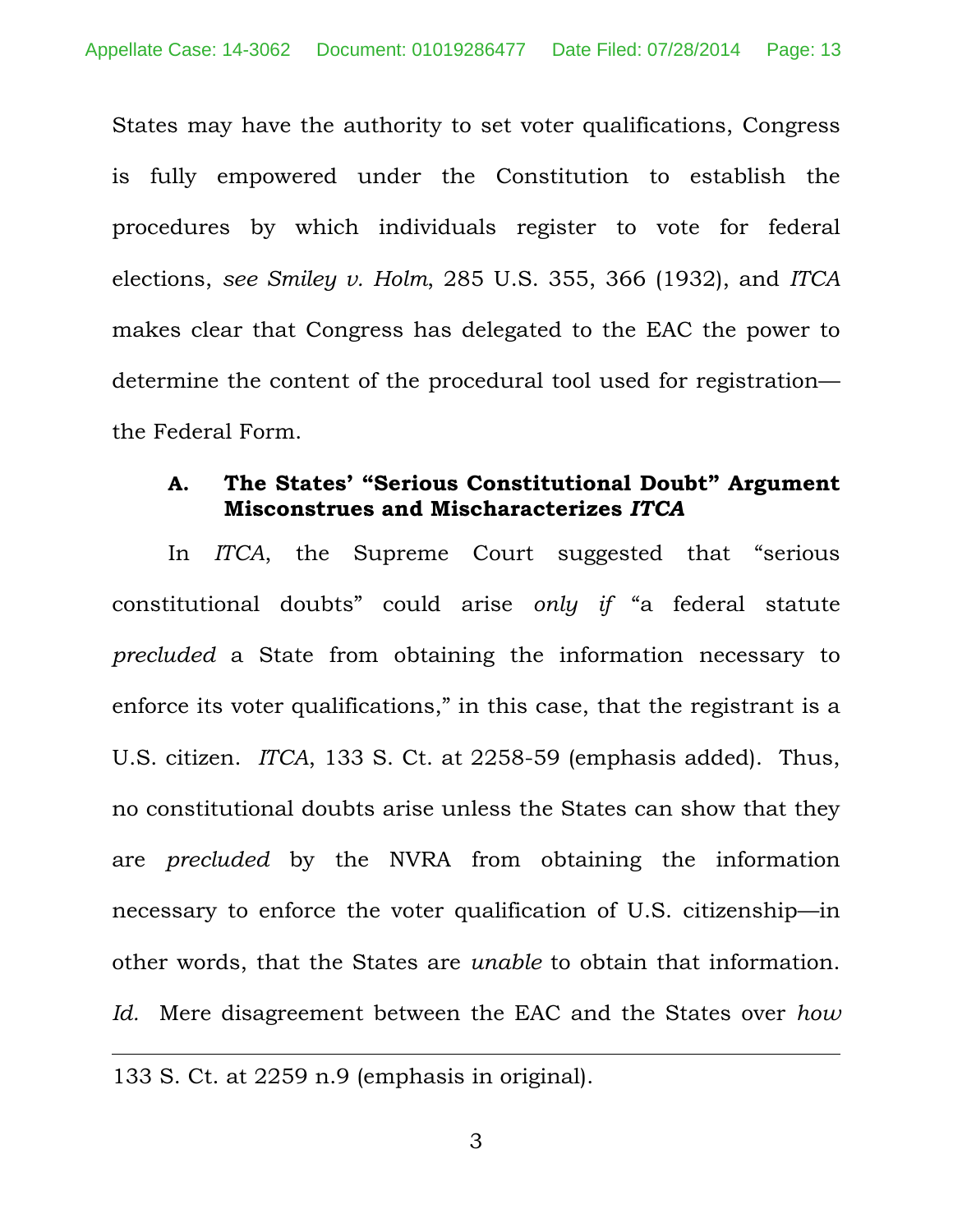that information is collected during registration is not enough to raise constitutional doubt or meet the States' burden in this case.

The States attempt to recast the issue by arguing that "*ITCA*  specifically held that *it would raise serious constitutional doubts if the EAC were deemed to have the authority to reject Arizona's request*." Appellees' Br. at 19 (emphasis in original). But *ITCA* does not say this. Rather, as explained above, the only circumstance the Supreme Court noted could give rise to constitutional doubts is if the States could show that they would otherwise be unable to obtain information necessary to enforce their eligibility requirement. *ITCA*, 133 S. Ct. at 2258-59.

Moreover, *ITCA* itself demonstrates how the States' reading is untenable: "[Because a] State may request that the EAC alter the Federal Form to include information the State deems necessary to determine eligibility, *and may challenge the EAC's rejection of that request* in a suit under the Administrative Procedure Act, no constitutional doubt is raised by giving the 'accept and use' provision of the NVRA its fairest reading." *ITCA*, 133 S. Ct. at 2259 (emphasis added). Though the Court spoke in terms of the "accept and use" provision of the NVRA, the same principle applies here: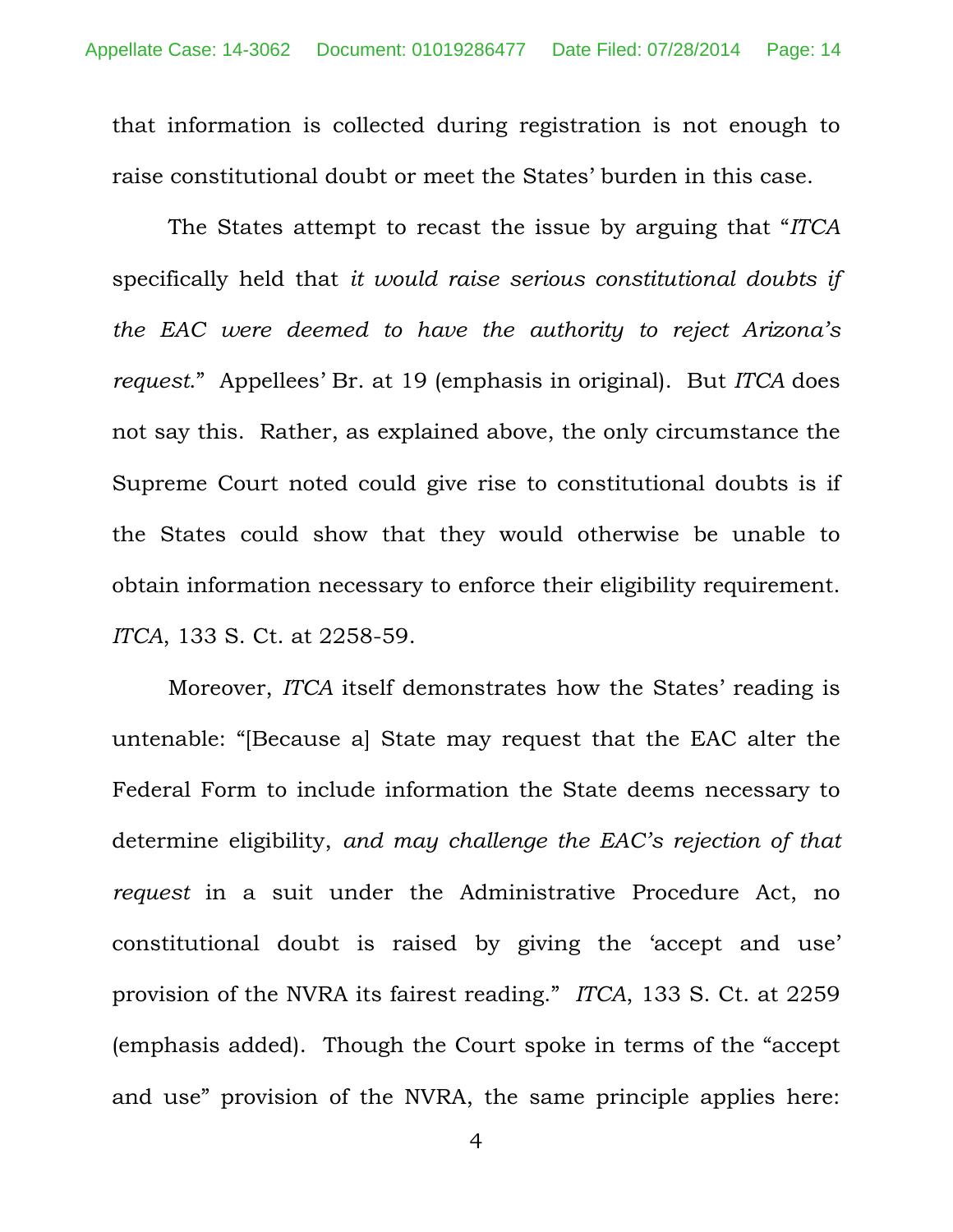the very fact that there exists a means of challenging the agency's rejection negates the notion that the "agency's discretion [is] limited by its own discretionary determination," Appellees' Br. at 38, let alone that the rejection raises constitutional doubts.2

Similarly, the States misrepresent *ITCA* in arguing that the Supreme Court "strongly suggested that the EAC must make the requested changes if Arizona (and Kansas) were to renew their requests," and that the Court explicitly held that the "EAC is under a *nondiscretionary* duty to include state-specific instructions on the Federal Form." Appellees' Br. at 19, 37-38. In support, the States ostensibly quote directly from *ITCA*, but add language that

 $\overline{a}$ 

<sup>2</sup> The EAC made specific factual findings that the States are not precluded from enforcing their eligibility requirement of U.S. citizenship absent documentary proof at registration. In particular, the EAC noted that the Federal Form currently requires applicants to confirm their citizenship under penalty of perjury, 42 U.S.C. § 15483(b)(4); 11 C.F.R. § 9428.4(b); Aplt. App. at 1101-04, and specifically informs applicants from Kansas and Arizona that they must be U.S. citizens to register. Aplt. App. at 1109, 1113. The EAC also noted that the States have numerous alternative means at their disposal to ensure that applicants are, in fact, citizens. *See* Intervenors-Appellants' Br. at 16-19, 63-64; Aplt. App. at 726-28, 1309-14. Simply stated, the EAC's determination of the information necessary for voter registration using the Federal Form does not limit the States' enforcement of their U.S. citizenship voter qualifications.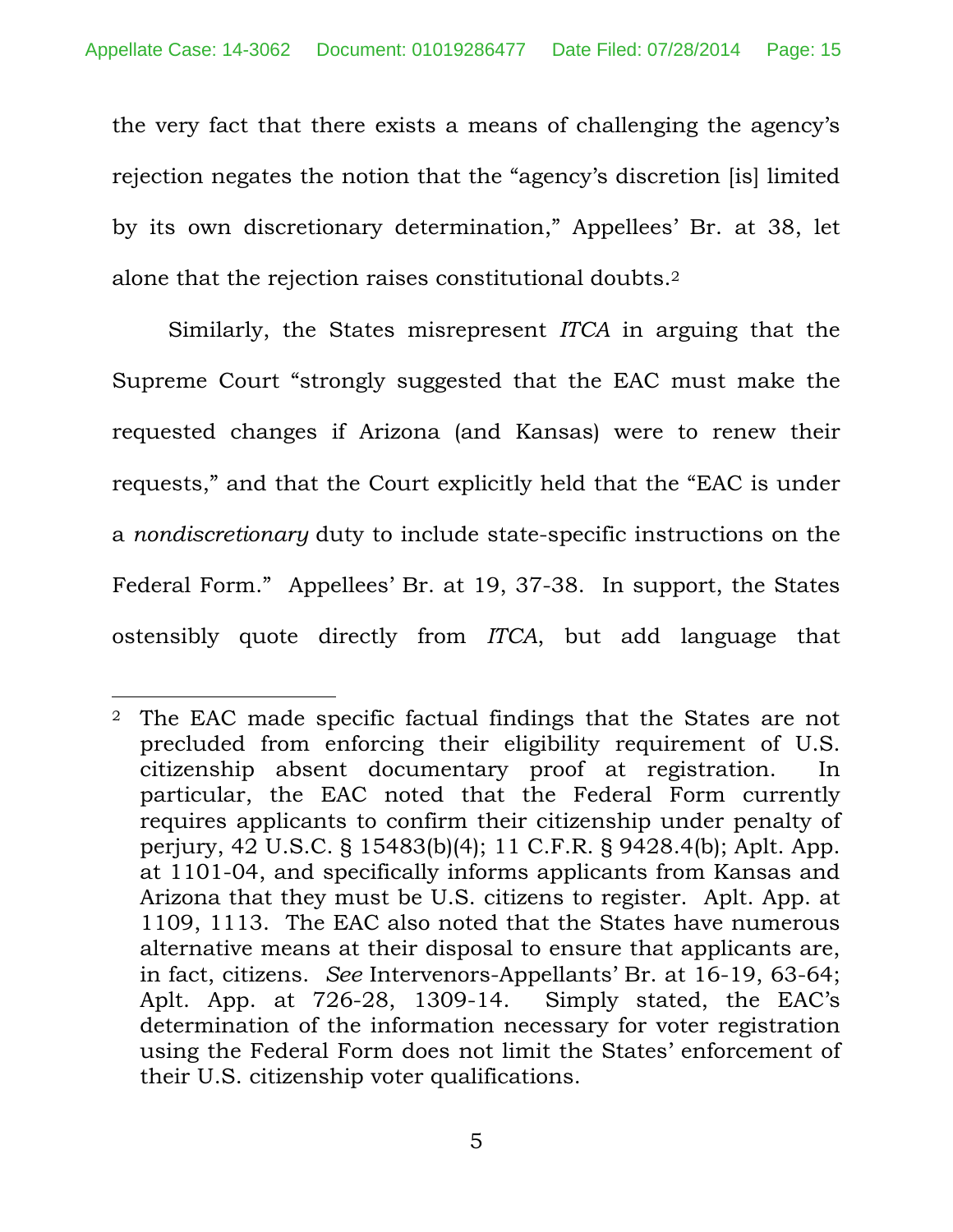completely changes the meaning of what the Supreme Court said: "[I]t is surely permissible if not requisite for the Government to say that necessary information which may be required **[by the States]** will be required **[by the EAC]**." *Id.* (quoting *ITCA*, 133 S. Ct. at 2259) (emphasis added, bracketed and bolded language inserted by the States). But *ITCA* did *not* "strongly suggest" that the EAC "must make the requested changes," as the States assert. Rather, in its original and accurate form, *ITCA* repeatedly indicates that it is for the *EAC* to decide whether the information is necessary to assess eligibility. *See* Appellants-Intervenors' Opening Br. at 28-33. If the EAC determines that information is necessary, the EAC must then require that information on the Federal Form. *ITCA*, 133 S. Ct. at 2259.

## **B. The States Continue to Conflate Voter Qualifications with How Applicants Demonstrate They Meet Those Qualifications**

The NVRA states that "the Election Assistance Commission . . . *in consultation with* the chief election officers of the States, shall develop a mail voter registration application form for elections for Federal office." 42 U.S.C. § 1973gg-7(a)(2) (emphasis added). Thus, while the states provide input, this statutory language clearly puts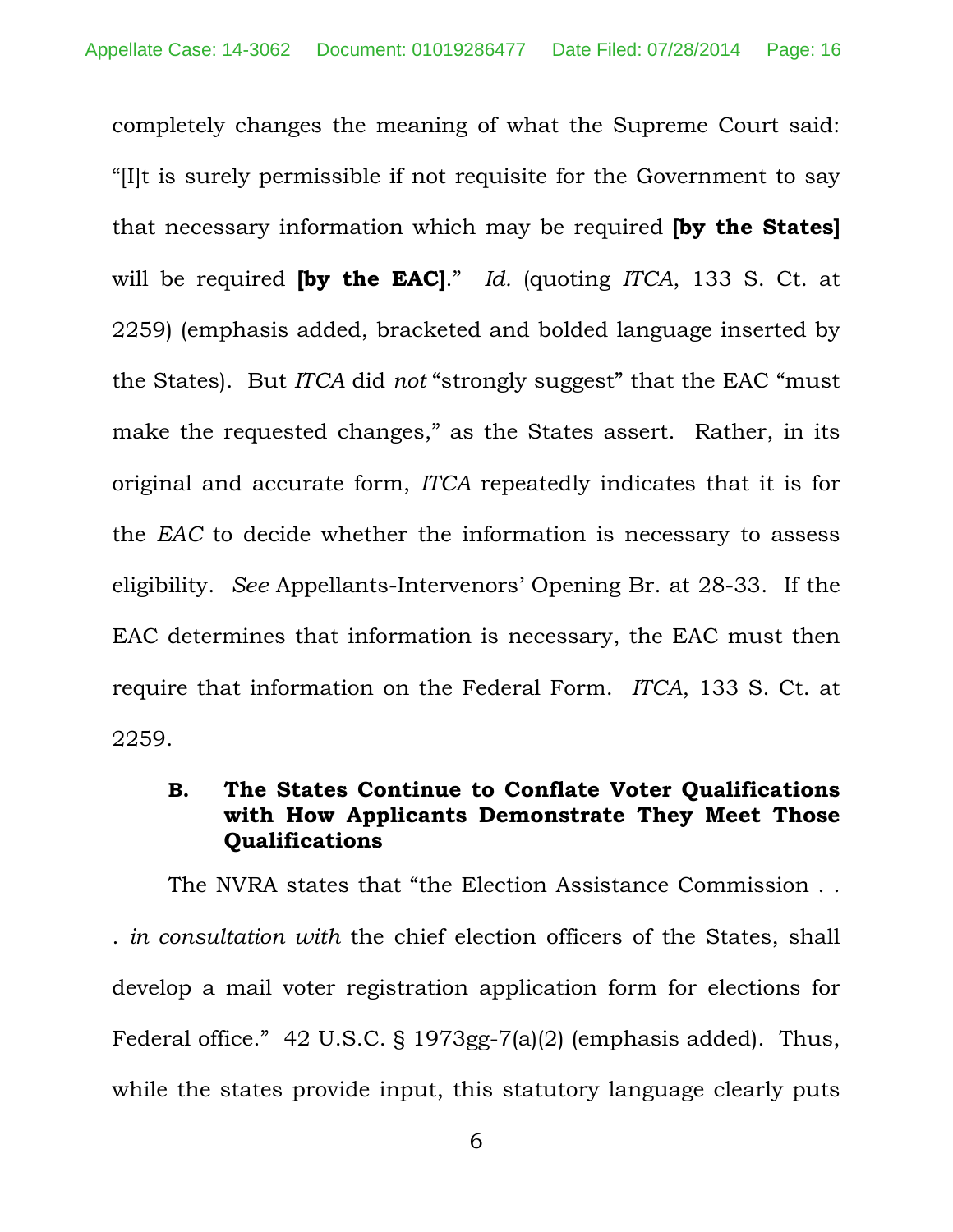control in the hands of the EAC to develop the Federal Form. *See ITCA*, 133 S. Ct. at 2251-52 (the NVRA grants the EAC "authority to prescribe the contents of [the] Federal Form," and "[e]ach statespecific instruction must be approved by the EAC before it is included on the Federal Form").

The States argue that adhering to the statutory language—and thus recognizing that the EAC, not the states, determines what should be required on the Federal Form—raises constitutional doubts. Appellees' Br. at 20-21. Their argument is premised on a fundamental misunderstanding: that the states' authority to set voter qualifications includes the exclusive authority to determine *how* applicants can show that they meet those voter qualifications, including with respect to the Federal Form. But *ITCA* makes clear that Congress has plenary preemptive power over the "how" when it comes to registration requirements for federal elections. *See ITCA*, 133 S. Ct. at 2257 ("[T]he Elections Clause empowers Congress to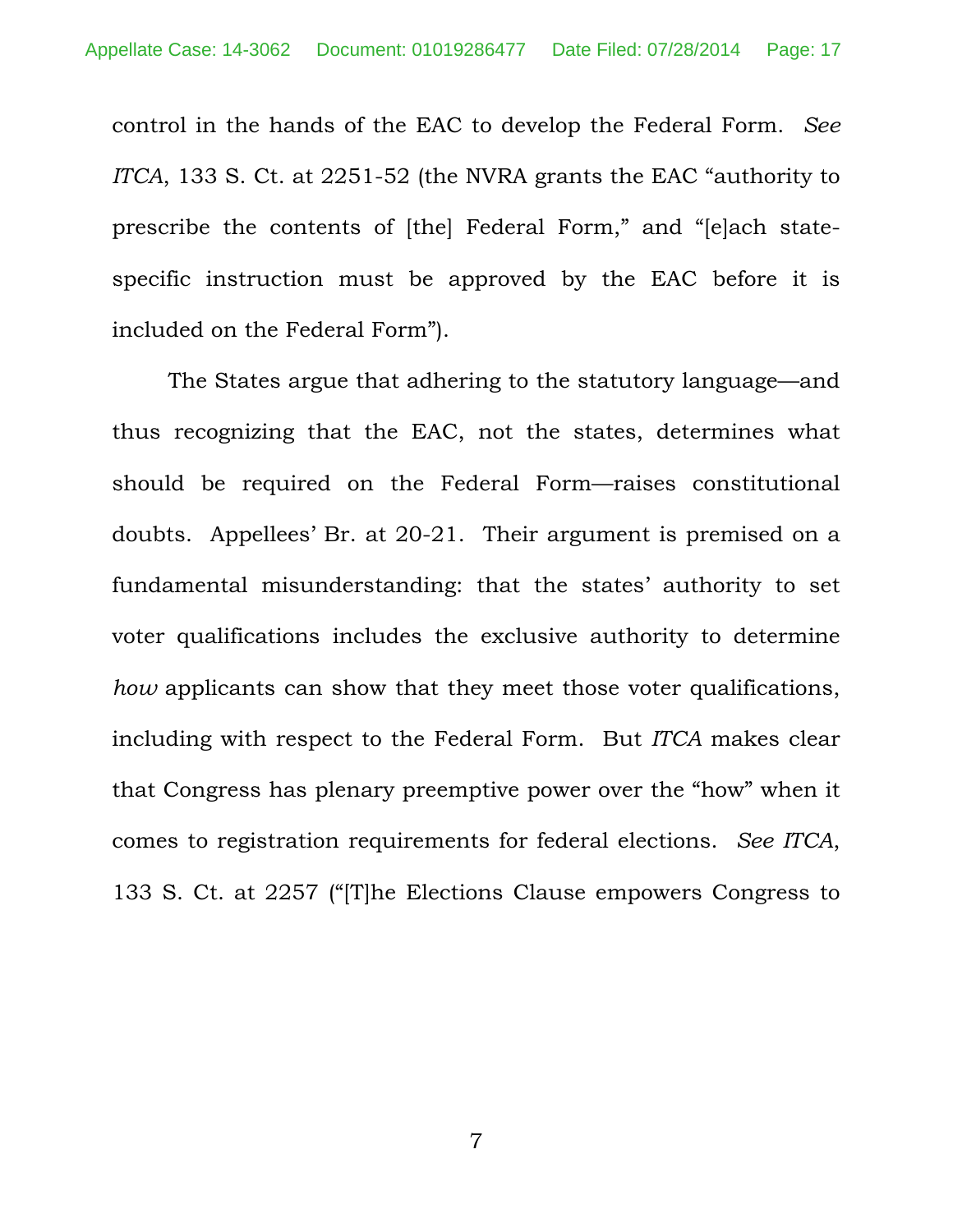regulate *how* federal elections are held, but not *who* may vote in them.").3

The States' position contradicts *Smiley v. Holm*, 285 U.S. 355, *ITCA*, and other Supreme Court decisions recognizing that Congress has broad preemptive authority over federal elections, including over registration. In *Smiley*, for example, the Supreme Court

 $\overline{a}$ 3 The States' argument misunderstands the balance struck by the Elections Clause; the Framers intended that the *federal* election power exist to protect electors from *state* actions that make voting more difficult. *See* Letter from Timothy Pickering, Delegate, Pennsylvania Ratifying Convention to Charles Tillinghast, Dec. 24, 1787, quoted in John P. Kaminski, et al., eds., The Documentary History of the Ratification of the Constitution Digital Edition (2009), *available at* http://rotunda.upress.virginia.edu/founders/RNCN-03-14-02- 0052-0004 (discussing how states could "regulate . . . elections in such manner as would be highly inconvenient to the people," in which case congressional election power would be welcomed); Rufus King and Nathaniel Gorham, Response to Elbridge Gerry's Objections, post-31 October (notes for speech for Massachusetts ratifying convention), quoted in John P. Kaminski, et al., eds., The Documentary History of the Ratification of the Constitution Digital Edition (2009), *available at* http://rotunda.upress.virginia.edu/founders/RNCN-02-04-02- 0003-0023 (expressing a need for federal election power in the event that states "fix on improper places, inconvenient Times, & a manner of Electing wholly disagreeable to the people"). *See also* Brief Amici Curiae of Constitutional Law Professors in Support of Respondents, *ITCA*, 133 S. Ct. 2247, 2013 WL 267029 (discussing the intent behind drafting the Elections Clause).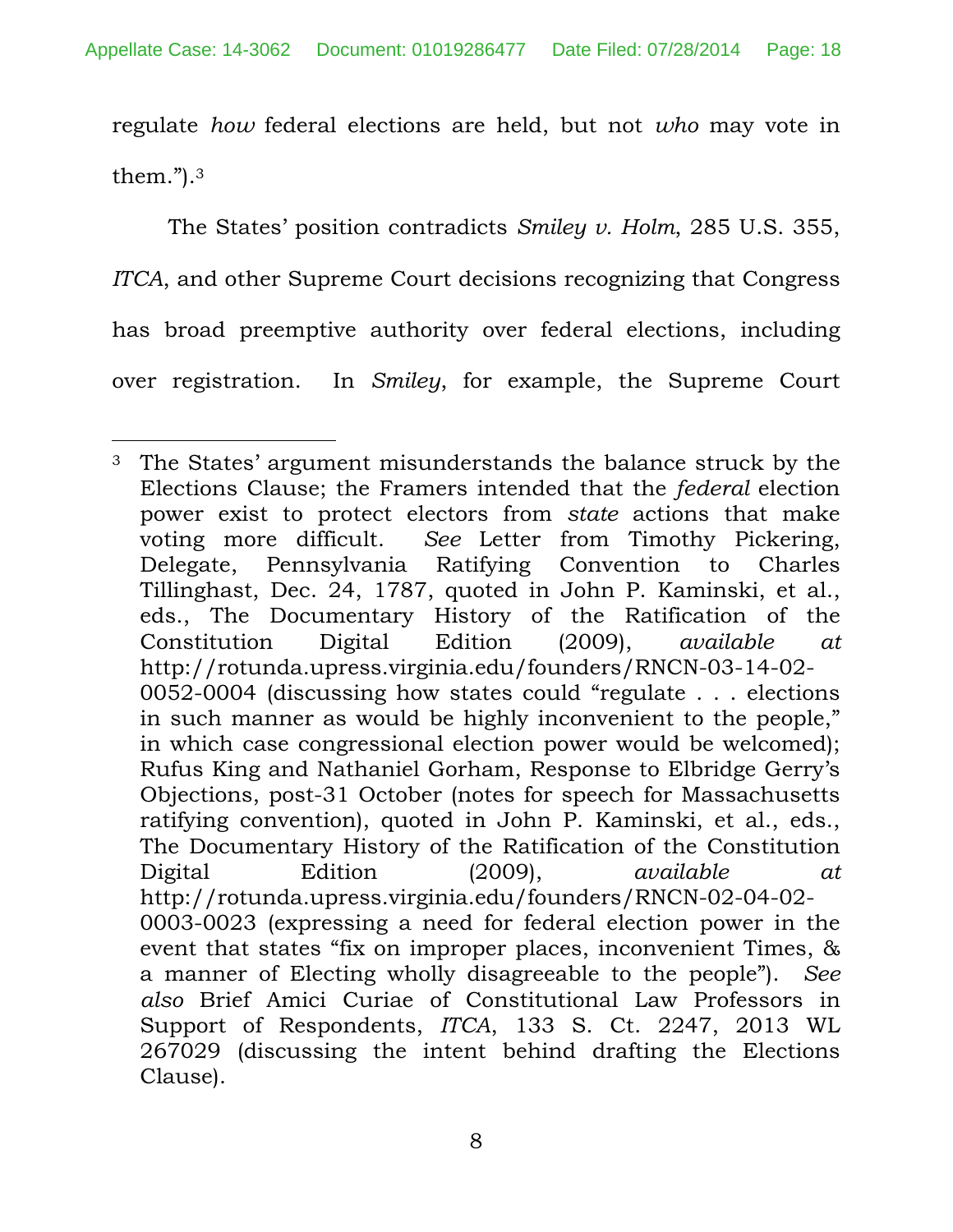emphasized the breadth of Congress' authority under the Elections

Clause, stating:

It cannot be doubted that these comprehensive words ["Times, Places and Manner"] embrace authority to provide a complete code for congressional elections, not only as to times and places, but in relation to notices, registration, supervision of voting, protection of voters, prevention of fraud and corrupt practices, counting of votes, duties of inspectors and canvassers, and making and publication of election returns; *in short, to enact the numerous requirements as to procedure and safeguards which experience shows are necessary in order to enforce the fundamental right involved*.

*Smiley*, 285 U.S. at 366 (emphasis added). Consistent with *Smiley*, which the *ITCA* majority relied upon for this very proposition, the NVRA lays out certain procedures for registering to vote in federal elections, including providing for the creation of the Federal Form as a safeguard to protect and enforce the right to vote, since Congress found that "discriminatory and unfair registration laws and procedures can have a direct and damaging effect on voter participation in elections for Federal office and disproportionately harm voter participation by various groups, including racial minorities." 42 U.S.C. § 1973gg(a)(3).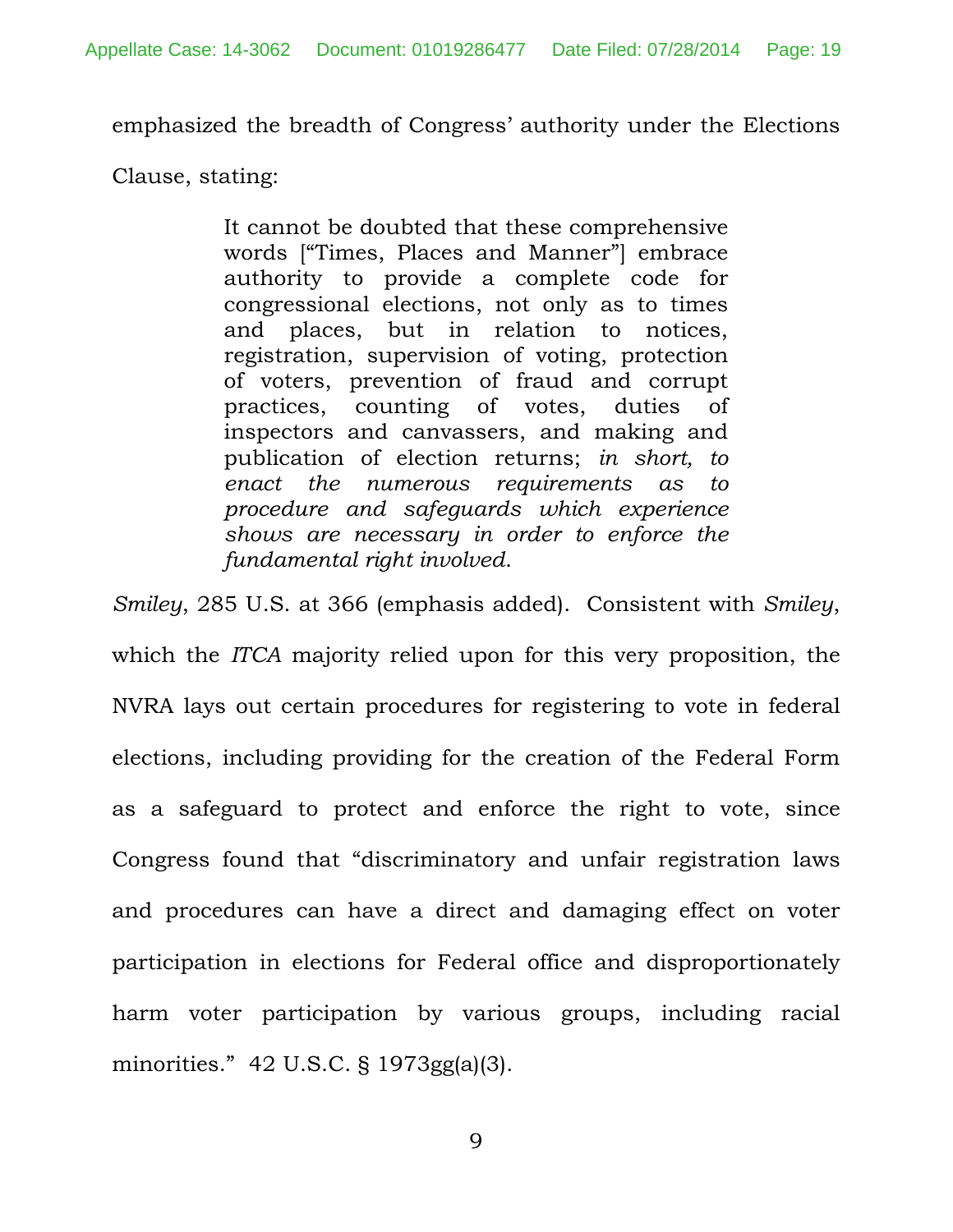In *ITCA*, the Supreme Court again recognized that "the States' role in regulating congressional elections . . . has always existed subject to the express qualification that it 'terminates according to federal law.'" *ITCA*, 133 S. Ct. at 2257.4 The NVRA is a federal law regulating federal elections, an area where the Supreme Court has repeatedly recognized that Congress "has a general supervisory power over the whole subject." *Smiley*, 285 U.S. at 366-67 (quoting *Ex parte Siebold*, 100 U.S. 371, 387 (1879)). The statute lays out a comprehensive scheme for increasing the number of eligible citizens

 $\overline{a}$ 

<sup>4</sup> The States cite *Shelby County v. Holder*, 133 S. Ct. 2612, 570 U.S. \_\_ (2013), to support their argument that states have the exclusive power to regulate elections. *See* Appellees' Br. at 18- 19. However, *ITCA* and *Shelby* address different constitutional delegations of authority to Congress: *ITCA* examines the Elections Clause, whereas *Shelby* involves the Fourteenth and Fifteenth Amendments. Moreover, the decision in *Shelby* was issued on June 25, 2013, and the decision in *ITCA* merely eight days earlier, on June 17, 2013. The Supreme Court clearly had no intention of silently reversing the decision it had issued just over a week earlier. *Cf. Shalala v. Ill. Council on Long Term Care, Inc.*, 529 U.S. 1, 18 (2000) ("This Court does not normally overturn, or so dramatically limit, earlier authority *sub silentio*."). Indeed, *Shelby* refers to *ITCA*, citing the portions of the *ITCA* opinion that recognize Congress's broad power over federal elections and that require the states to demonstrate that they would be "precluded" from enforcing their voter qualification requirements in order to be in violation of the provisions of the NVRA at issue here. *See Shelby*, 133 S. Ct. at 2623 & 2636 n.2.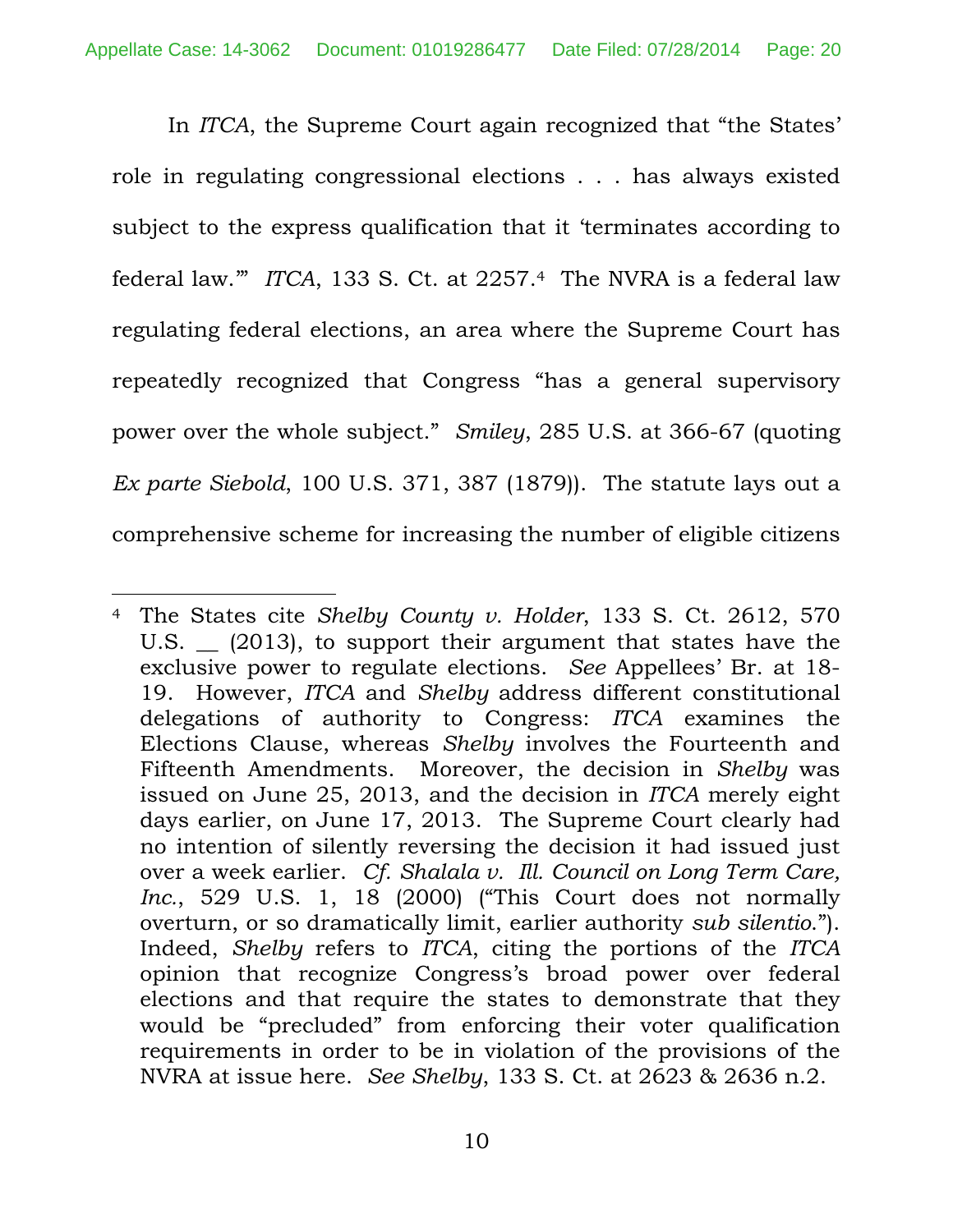who register to vote in federal elections, thus making it clear that Congress relied upon its "general supervisory power" when it enacted the NVRA. Tellingly, the States ignore the language in *ITCA* that the presumption against preemption does not apply with regard to the Elections Clause. *See ITCA*, 133 S. Ct. at 2250 ("Arizona's appeal to the presumption against pre-emption . . . is inapposite. The power the Elections Clause confers is none other than the power to pre-empt."). This language is significant because it demonstrates the expansive authority conferred to Congress by the Elections Clause, especially as it relates to the states' ability to legislate with regard to federal elections.

#### **C. The States' Interpretation Undermines the NVRA**

The States' assertion that they possess exclusive authority to determine the procedures for verifying an applicant's citizenship, even for federal elections, undermines the very enactment of the NVRA, and specifically Congress' decision to provide for the creation of a uniform federal voter registration form. Congress' first purpose in enacting the NVRA was "(1) to establish procedures that will increase the number of eligible citizens who register to vote in elections for Federal office," 42 U.S.C. § 1973gg(b)(1), since, as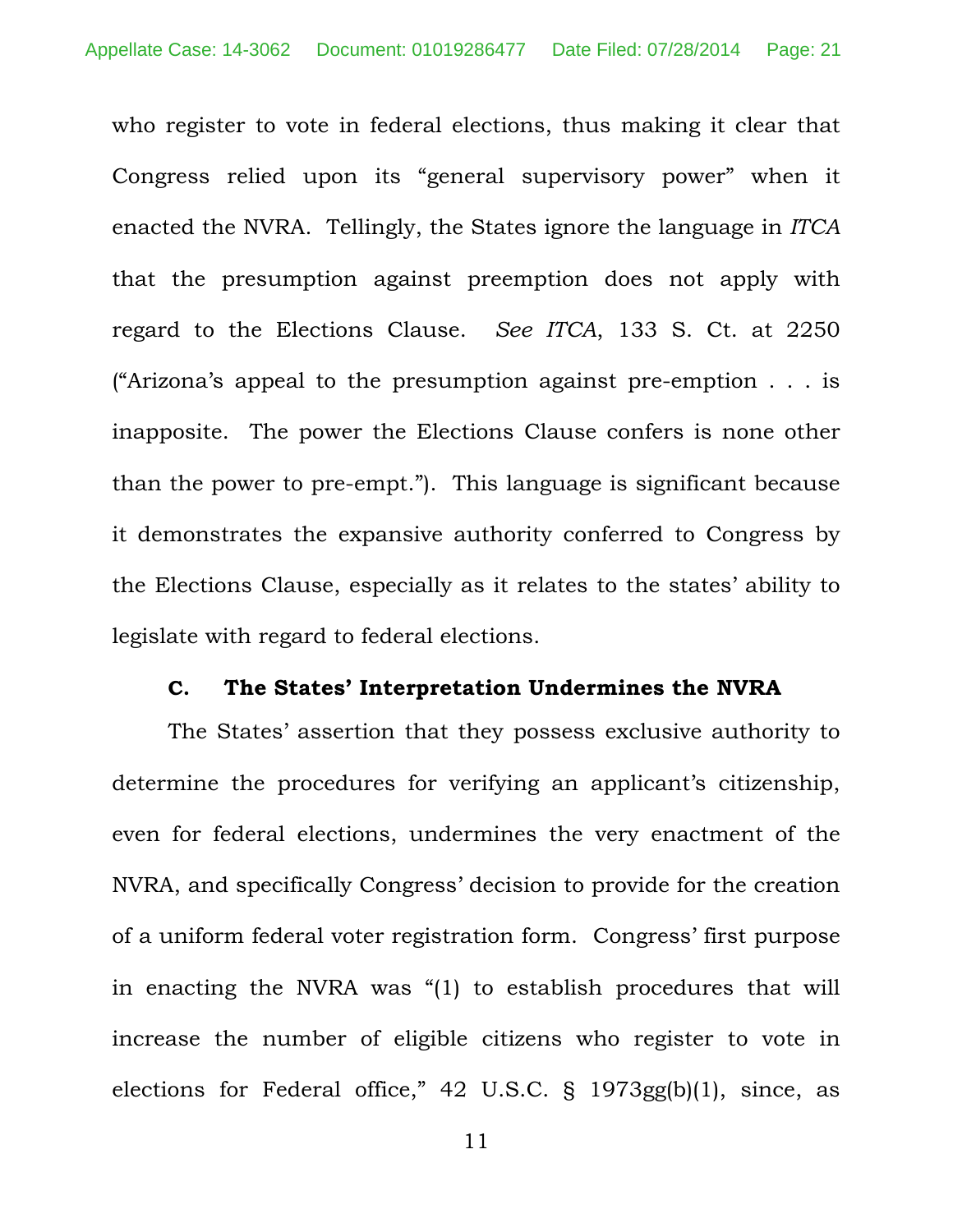noted above, Congress had determined that "discriminatory and unfair registration laws and procedures can have a direct and damaging effect on voter participation . . . ." *Id.* § 1973gg(a)(3).

As the Supreme Court recognized in *ITCA*, the NVRA created a multi-faceted system that differentiated the Federal Form from the mail-in registration forms that states are permitted to develop for federal elections, and from the other means of registration required by other sections of the NVRA. Indeed, the Supreme Court recognized the Federal Form's unique role, noting, "These statedeveloped forms may require information the Federal Form does not . . . . This permission works in tandem with the requirement that States 'accept and use' the Federal Form." 133 S. Ct. at 2255.

The States note that another purpose of the NVRA is "to protect the integrity of the electoral process." *Id.* § 1973gg(b)(3); Appellees' Br. at 31. However, the NVRA struck a balance between and among these purposes by imposing certain requirements on the Federal Form (including the checkbox and affirmation provisions) while also facilitating registration of all eligible applicants by providing that the EAC will develop the Federal Form with the information "necessary to enable the appropriate State election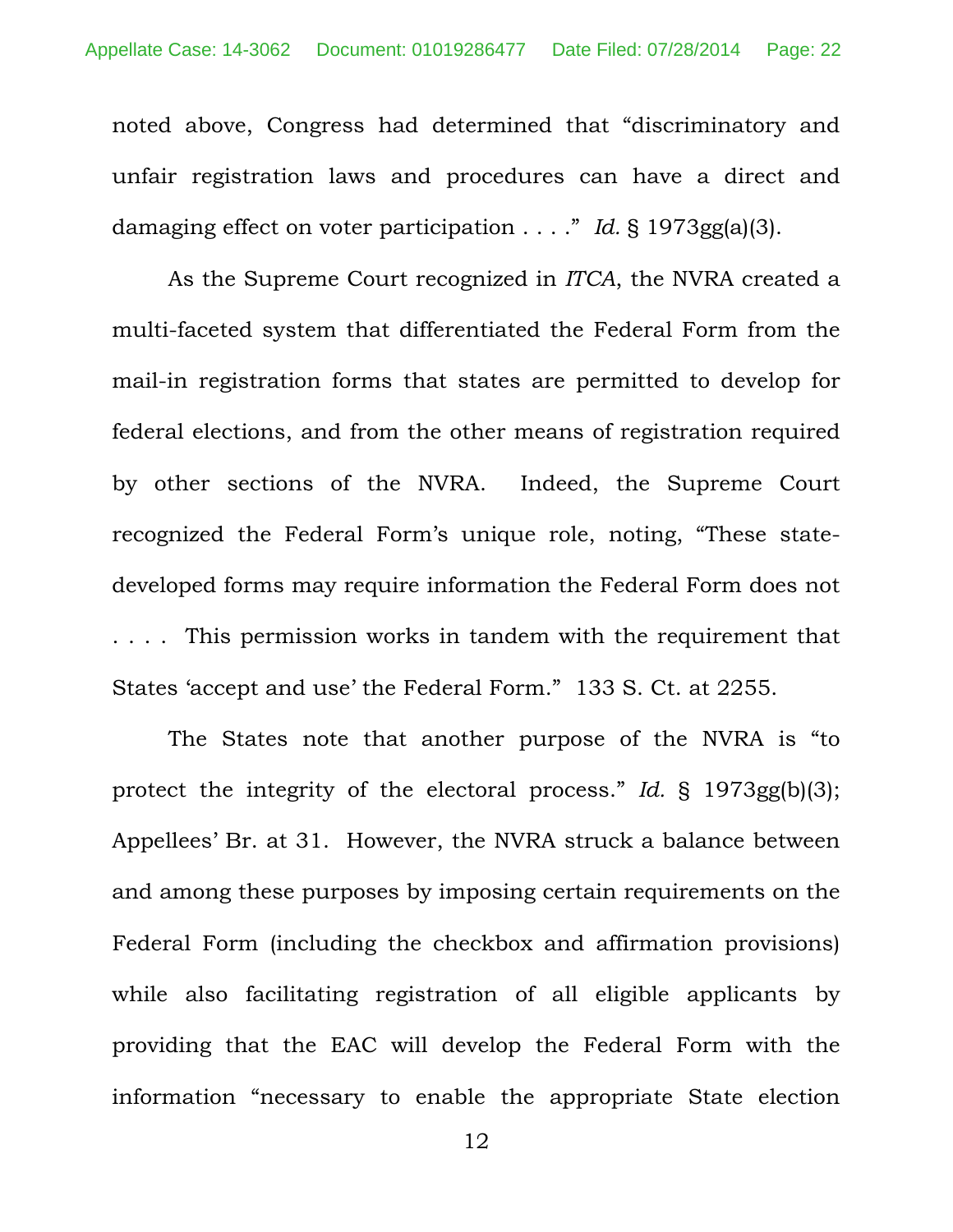official to assess the eligibility of the applicant." *Id.* § 1973gg-7(b)(1). While the States construe "protect[ing] the integrity of the electoral process" to mean keeping ineligible people off the voter rolls, they ignore the flipside: ensuring that eligible people can register to vote.

The States point to the statutory language in § 1973gg-3(c)(2)(B) (directing states to provide registration via State drivers' license forms) and § 1973gg-4(a)(2) (allowing states to create their own voter registration forms) in an effort to demonstrate Congressional intent for states to control the Federal Form, since the states have substantial authority over these other voter registration forms. Appellees' Br. 29-30. But the Federal Form is meant to act as a "backstop," *ITCA*, 133 S. Ct. at 2255, and is not intended to be identical to the individual voter registration forms adopted by any particular state. Accordingly, the EAC is responsible for developing and maintaining the Federal Form in order to ensure that there is at least one voter registration form free from "procedural hurdles" imposed by states. *Id.* Thus, the EAC, not the states, determines what is "necessary" to include in the Federal Form.

13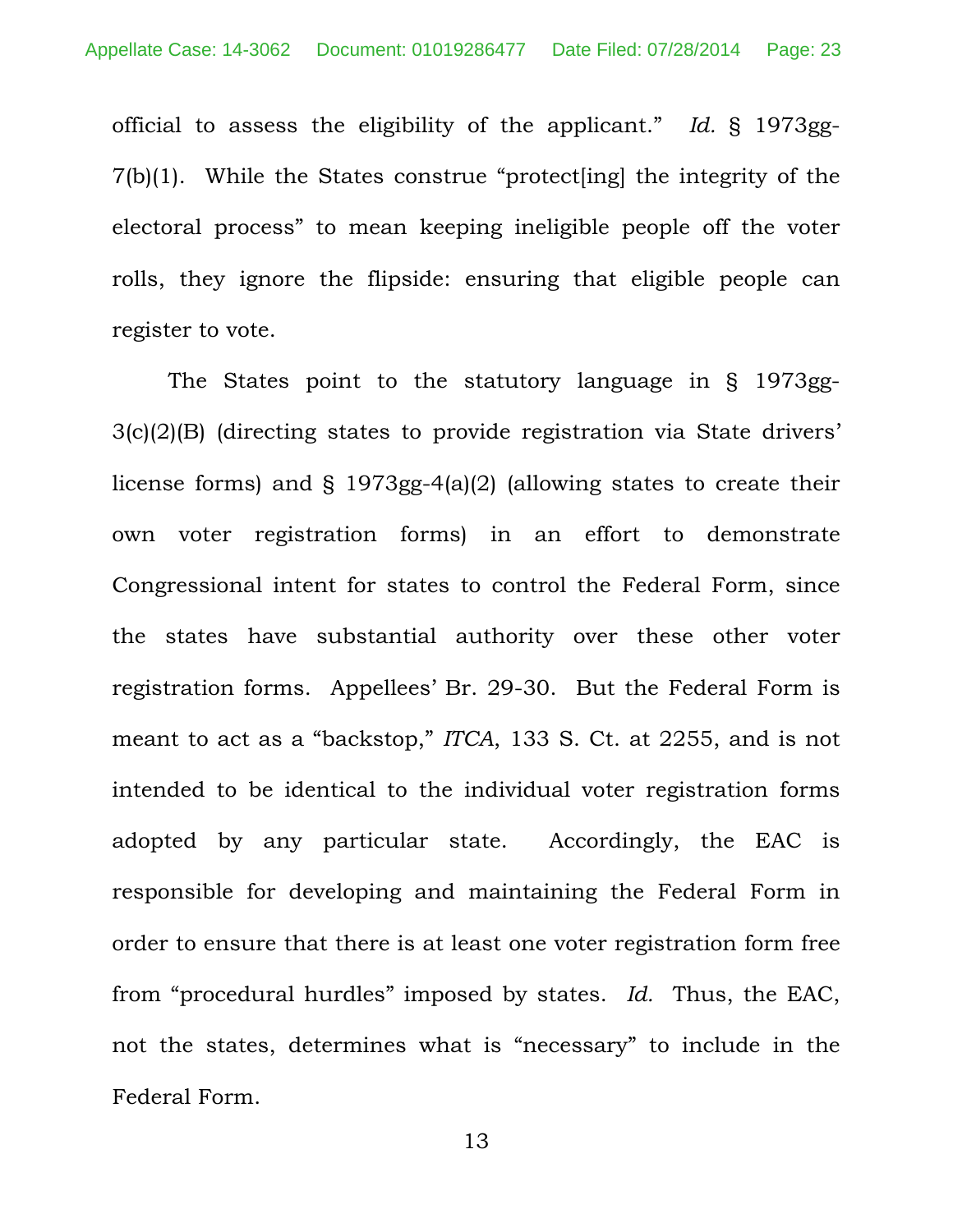Under the States' reading, any state could shoehorn all manner of requirements into the Federal Form so long as the state recited its belief that its provision is necessary to assess voter qualifications. If the district court's ruling is not reversed, the EAC could be forced to modify the Federal Form to include any such provision requested by a state. Indeed, the EAC could be forced to include on the Federal Form every requirement that states have for their individual state voter registration forms—thus defeating the entire purpose of the Federal Form, and contravening both *ITCA*  and the NVRA. *Cf. ITCA*, 133 S. Ct. at 2256 (noting that if this were required, "the Federal Form [would] ceas[e] to perform any meaningful function.").

### **II. THE EAC REGULATIONS DO NOT DELEGATE TO THE STATES THE AUTHORITY TO DETERMINE WHAT INFORMATION IS "NECESSARY"**

Two EAC regulations address the contents of the Federal Form: 11 C.F.R. § 9428.3 (entitled "General information") describes the Federal Form's overall contours, and 11 C.F.R. § 9428.4 (entitled "Contents") provides a line-item list of the information that voter registration applicants must provide on the Federal Form, including state-specific instructions. Both the States and the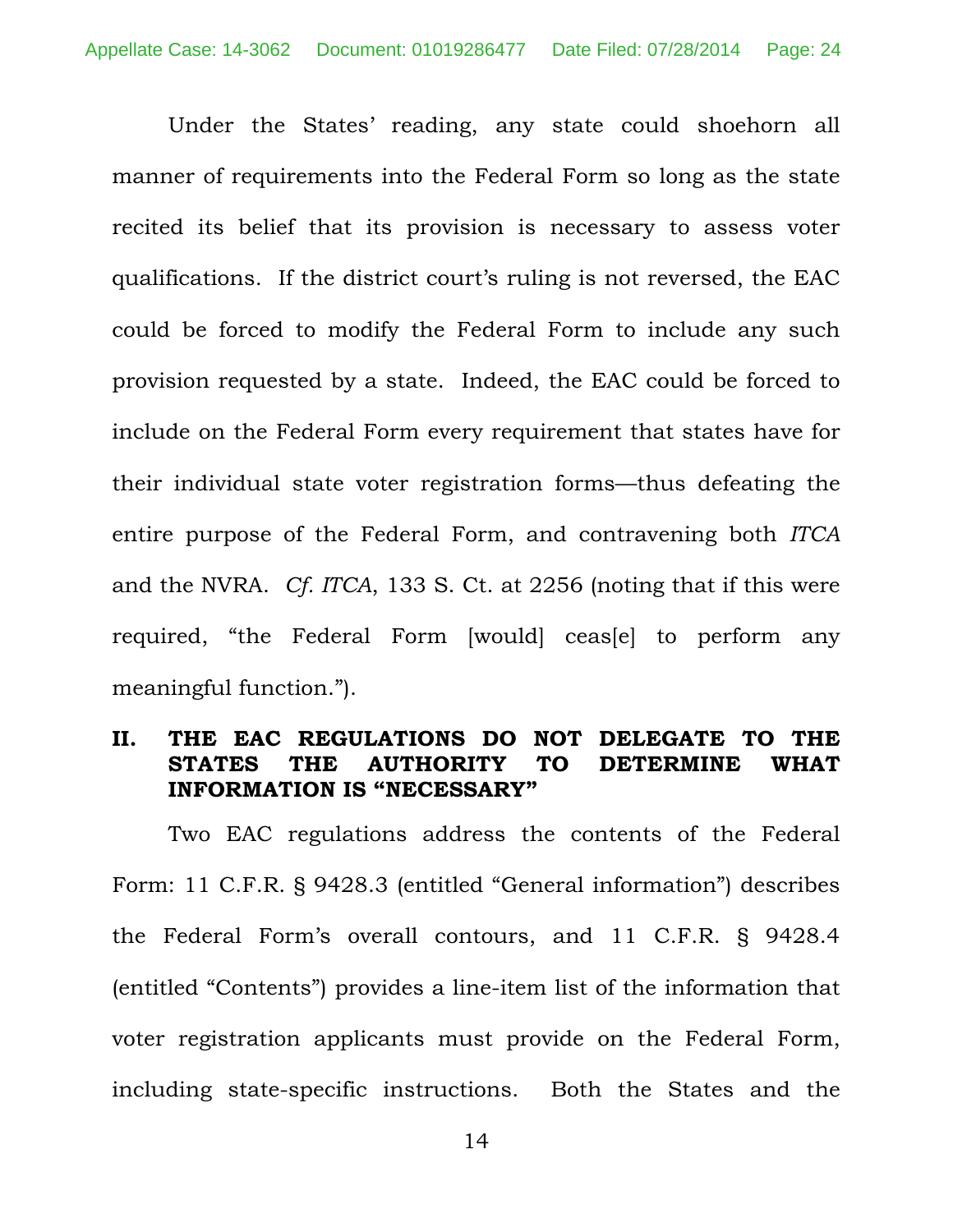district court focus solely on 11 C.F.R. § 9428.3(b), which specifies in relevant part that "[t]he state-specific instructions shall contain . . . information regarding [each] state's specific voter eligibility and registration requirements." The States suggest that this regulation delegated to the states the EAC's authority under the NVRA to determine what information is "necessary" for inclusion in the Federal Form. *See* Appellees' Br. at 33-35, 49-51; Aplt. App. at 1444-45. But 11 C.F.R. § 9428.3 simply provides, as its title implies, an introductory, non-specific overview of the Federal Form. By contrast, the next section of the regulations enumerates the Form's specific contents.

Moreover, the regulation cannot be read in a vacuum, but must be read in the context of the statute pursuant to which it was promulgated. *See, e.g.*, *Emery Min. Corp. v. Sec'y of Labor*, 744 F.2d 1411, 1414 (10th Cir. 1984) ("[W]e must construe [the regulation] in light of the statute it implements, keeping in mind that 'where there is an interpretation of an ambiguous regulation which is reasonable and consistent with the statute, that interpretation is to be preferred.'") (quoting *United Telecomm., Inc. v. Comm'r*, 589 F.2d 1383, 1390 (10th Cir. 1978)). The regulation cannot alter what the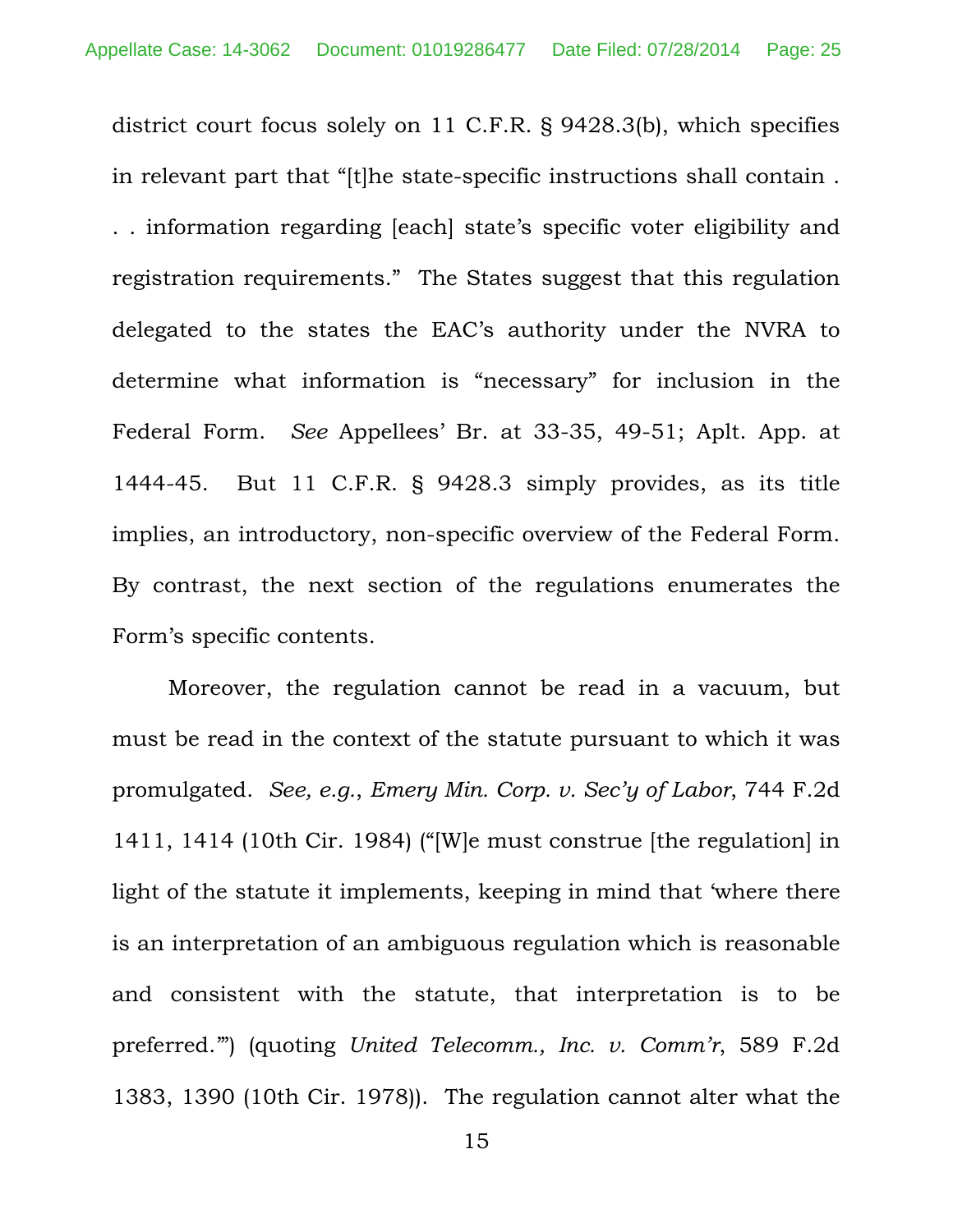NVRA expressly commands: that the EAC determines what information is "necessary" to be submitted in conjunction with the Federal Form. *See* 42 U.S.C. § 1973gg-7(b)(1). *See Koch Indus., Inc. v. United States*, 603 F.3d 816, 821 (10th Cir. 2010) ("implementing regulations 'must be interpreted so as to harmonize with and further and not to conflict with the objective of the statute [they] implement[].'") (quoting *Joy Techs., Inc. v. Sec'y of Labor*, 99 F.3d 991, 996 (10th Cir. 1996)); *Utah Power & Light Co. v. Sec'y of Labor*, 897 F.2d 447, 454 (10th Cir. 1990).

In addition, the States' and district court's reading of the regulations is contrary to the regulatory history. When the FEC first promulgated the regulations for the Federal Form in 1994, it rejected two registration requirements in use by some states that, allegedly, were needed by the states to determine voter eligibility (the registration applicant's place of birth, and the date on which the applicant's voting rights were restored for those applicants previously convicted of a disenfranchising crime). Nat'l Voter Registration Act of 1993, 59 Fed. Reg. 32311, 32316-17 (June 23, 1994). The regulations have thus never been construed to obligate the FEC or EAC to rubberstamp all state registration requirements.

16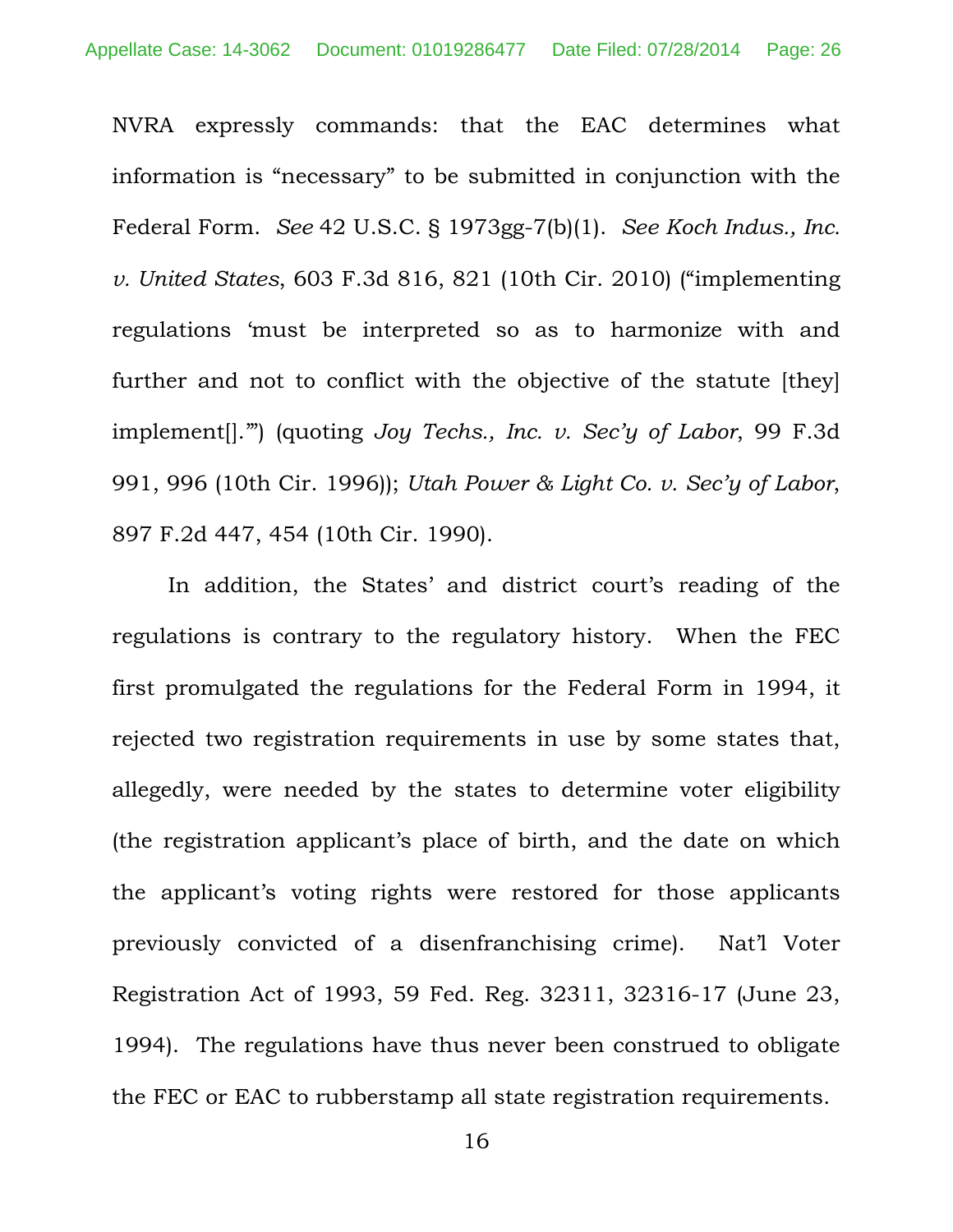For over twenty years, the FEC and EAC have reasonably interpreted the regulations to prohibit documentary proof of citizenship requirements, a reading consistent with the language of the regulations and the statute. *See* Intervenors-Appellants' Br. at 54-56. Given that "an agency's interpretation of its own regulations [is afforded] 'substantial deference', except in those instances where such interpretation is 'unreasonable, plainly erroneous, or inconsistent with the regulation's plain meaning,"' *Utah Envtl. Cong. v. Bosworth,* 443 F.3d 732, 746 (10th Cir. 2006), the EAC's interpretation is clearly entitled to deference. *See, e.g.*, *Decker v. Nw. Envtl. Def. Ctr.*, 133 S. Ct. 1329, 1337 (2013); *Utah Power & Light Co. v. Sec'y of Labor*, 897 F.2d 447, 454 (10th Cir. 1990).

### **III. THE STATES' REMAINING ARGUMENTS ARE EQUALLY UNAVAILING**

Perhaps recognizing that the district court's decision does not stand on its own merits, the States raise a host of alternative arguments. Appellees' Br. at 45-60. None are compelling. The Intervenors-Appellants fully join the EAC's brief in addressing these

17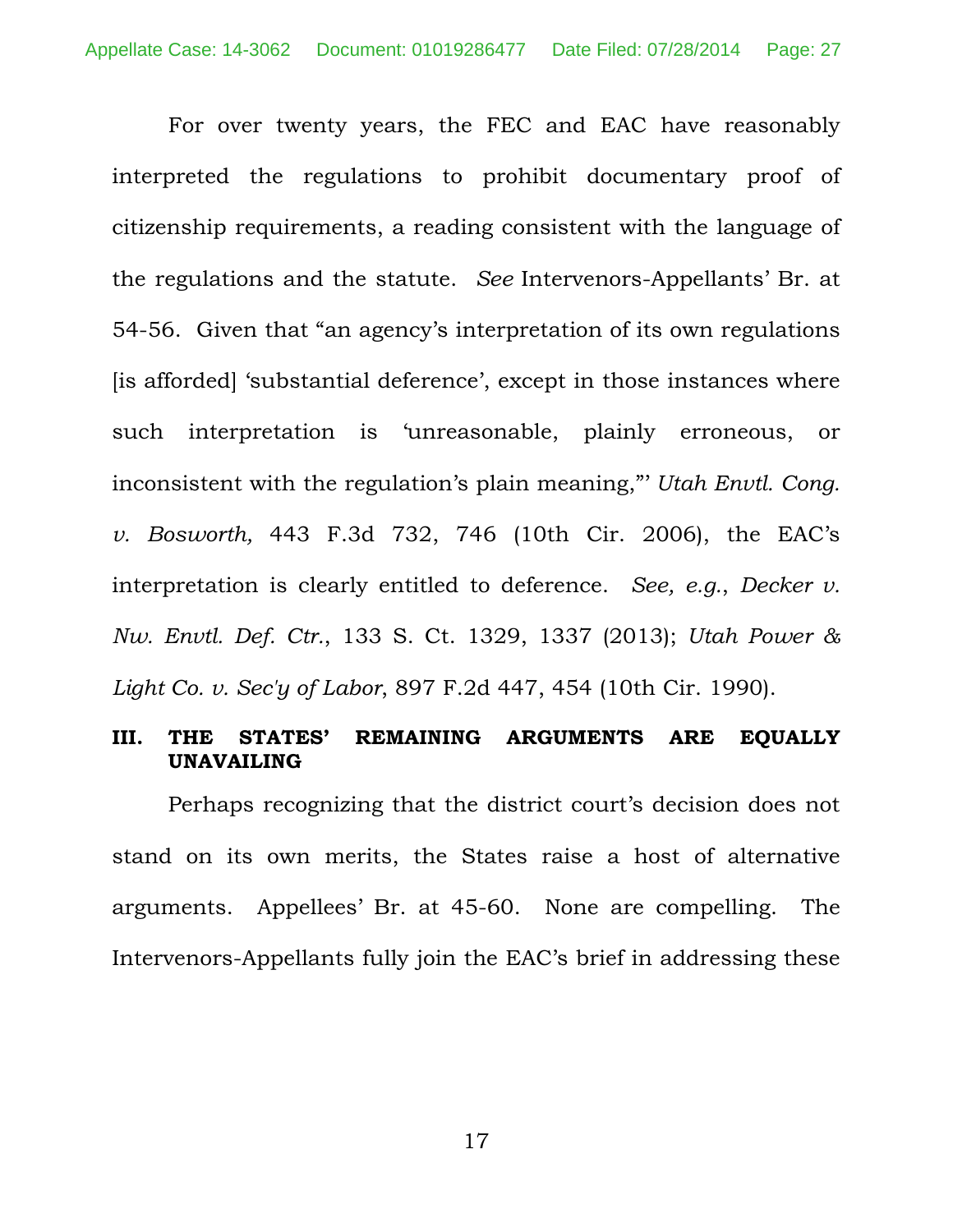alternative grounds, and write separately only to raise two additional points.5

*First*, the States argue that recognizing the EAC's authority to reject the States' requests to include a documentary proof of citizenship requirement on the Federal Form would constitute "an unconstitutional preclearance system." Appellees' Br. 21-24. The States both mischaracterize the concept of preclearance and misstate the ruling in *Shelby County v. Holder*, 133 S. Ct. 2612, 570

 $U.S.$   $(2013).$ 

 The *ITCA Group* believes that the EAC Executive Director had full authority to grant or deny the States' requests consistent with the EAC's rationale as set forth in the EAC's reply brief.

 The *League of Women Voters Group* and *Project Vote* believe that the Executive Director was permitted to reject those requests, as doing so was consistent with the Executive Director's obligation to maintain the Federal Form and the EAC's longstanding rules and practices, including the EAC's 2005 and 2006 decisions denying Arizona's requests to modify the Federal Form. The League and Project Vote further believe that the EAC lacked authority to grant the States' requests because requiring documentary proof is contrary to the NVRA.

 The *Valle del Sol Group* maintains that the EAC lacked authority to grant or deny the States' requests for the reasons set forth in their separate brief dated May 27, 2014.

 $\overline{a}$ 5 Three of the Voter Registration Organizations agree that the EAC's Executive Director possessed the requisite authority to act on behalf of the EAC to deny the States' requests.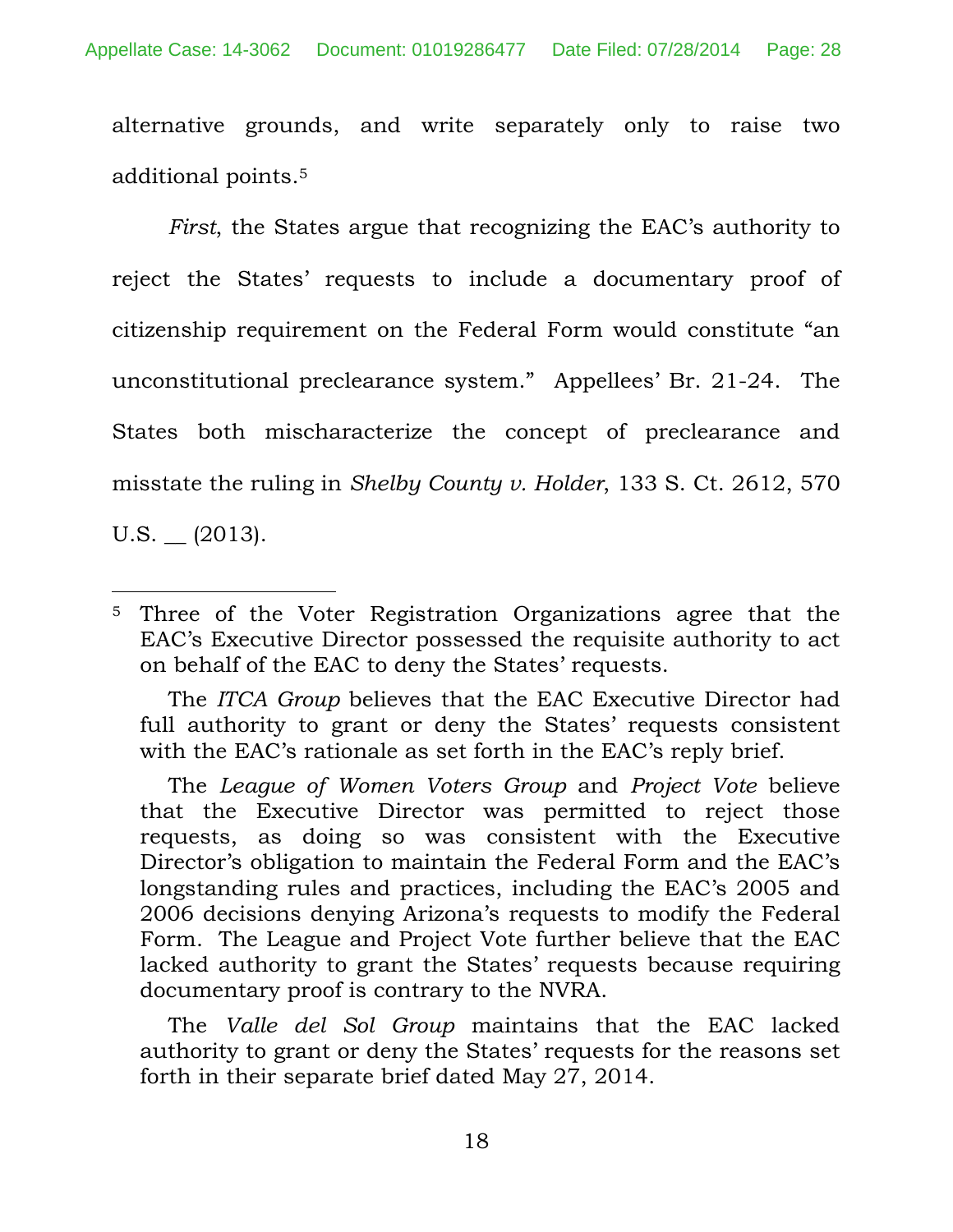Section 5 of the Voting Rights Act of 1965 requires that certain jurisdictions receive federal approval before implementing changes to election laws, known as "preclearance." *See* 42 U.S.C. § 1973c. Preclearance thus requires that the federal government approve a state's election law *before* the law can be implemented in the state. *Shelby*, 133 S. Ct. at 2624. Here, by contrast, the States' laws are *fully implemented* in both Kansas and Arizona, and those laws remain in effect today. Appellees' Br. at 7-9; *see* Ariz. Rev. Stat. Ann. §16-166(F); Kan. Stat. Ann. § 25-2309(1). The comparison to a preclearance system is thus inapposite for the simple reason that there is nothing to preclear. Whether the States can use—which they do—their own voter registration forms that require applicants to provide documentary proof of citizenship is not at issue in this case. The only issue is whether the States can impose such a requirement upon the Federal Form.

More fundamentally, the States incorrectly characterize the *Shelby* decision as overturning the concept of preclearance. It did not. *Shelby* instead addressed the geographic formula in Section 4 of the Voting Rights Act, 42 U.S.C. § 1973b, by which jurisdictions

19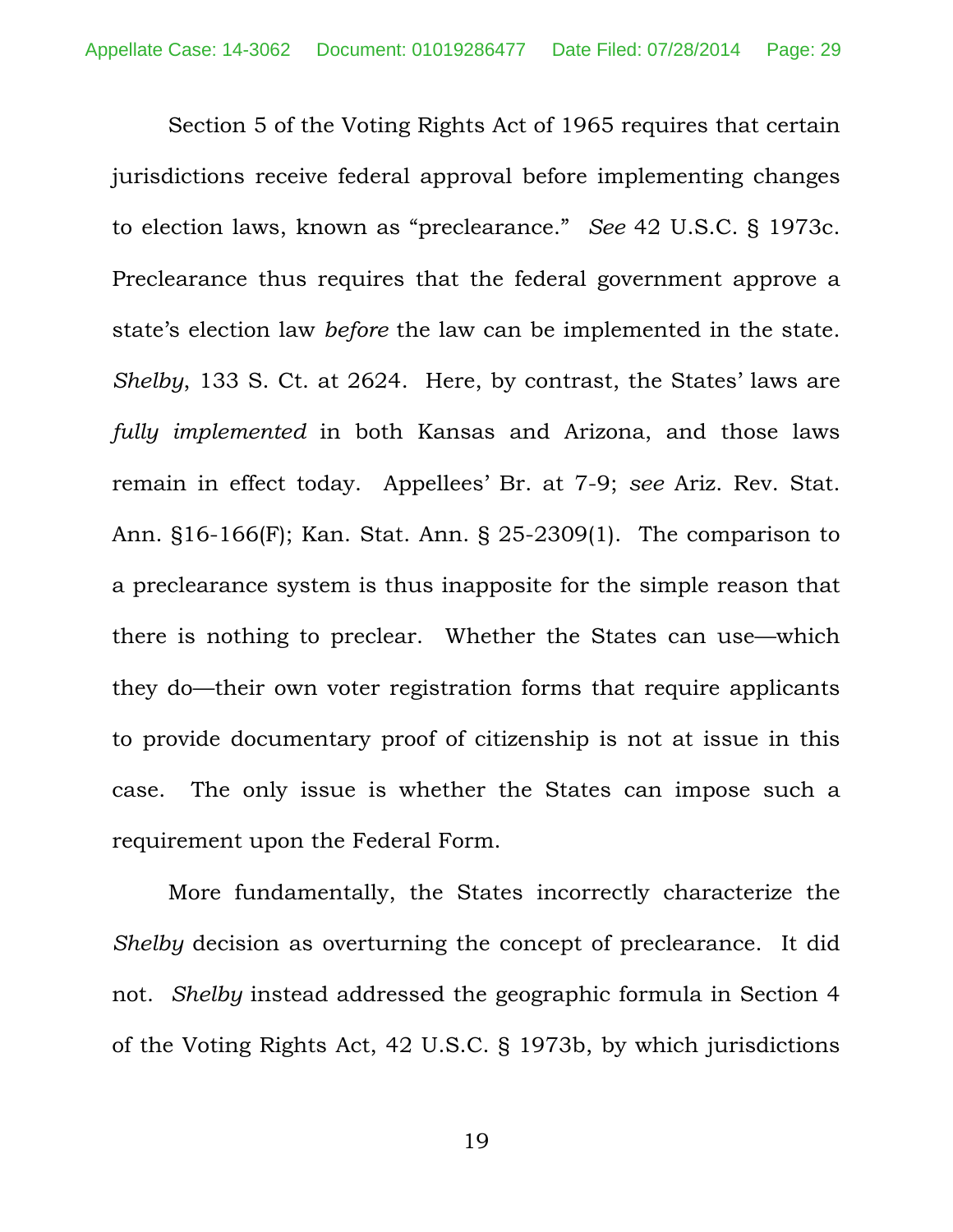were identified for preclearance under Section 5. *Shelby*, 133 S. Ct. at 2630. The States' analogy thus falls flat.

*Second*, the EAC's decision was fully supported by the administrative record and constitutes a thorough analysis resulting in a reasonable conclusion. In its 46-page decision, the EAC, following the standard prescribed in *ITCA* that the States had to show preclusion of their ability to enforce their voter qualifications, carefully considered all of the evidence presented before it and came to the reasoned conclusion that the States failed to demonstrate that it is necessary to include their documentary proof of citizenship requirements on the Federal Form. *See* Intervenors-Appellants' Br. at 56-66; EAC Reply Br. 17-24. Such a decision can hardly be considered arbitrary and capricious or an abuse of discretion. *See City of Colo. Springs v. Solis*, 589 F.3d 1121, 1131 (10th Cir. 2009). Furthermore, the EAC identified the essential facts considered and provided the grounds for its decision—namely, that the States failed to demonstrate that the information they requested is "necessary" to include on the Federal Form. *See id.* at 1134 ('"[T]he agency's statement of reasons need not include detailed findings of fact but must inform the court and the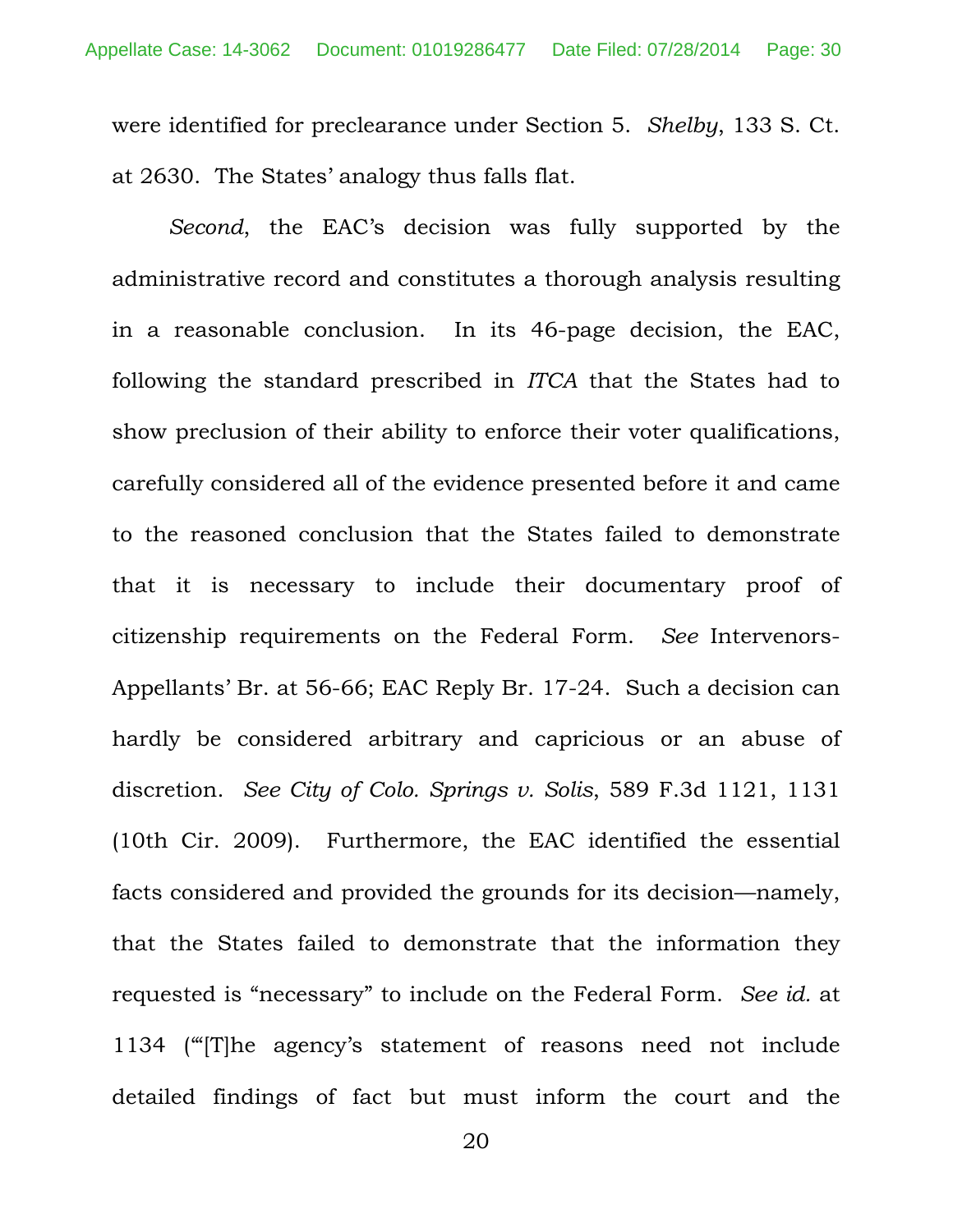petitioner of the grounds of decision and the essential facts upon which the administrative decision was based.'") (quoting *Citizens' Comm. to Save Our Canyons v. U.S. Forest Serv.*, 297 F.3d 1012, 1035 (10th Cir. 2002)).6

Simply put, none of the arguments that the States offer support their claim that the EAC's decision was incorrect or improper.

## **CONCLUSION**

For all the foregoing reasons, this Court should reverse the district court's order granting in part Plaintiffs' Motion for Judgment and affirm the EAC's decision denying the States' request for alterations to the Federal Form.

 $\overline{a}$ 

<sup>6</sup> The States' argument that the EAC's decision should be reversed because it does not identify a standard of proof contravenes the APA. *See, e.g.*, *Pension Ben. Guar. Corp. v. LTV Corp.*, 496 U.S. 633, 654-55 (1990) ("[C]ourts are not free to impose upon agencies specific procedural requirements that have no basis in the APA. . . . The determination in this case . . . was lawfully made by informal adjudication, the minimal requirements for which are set forth in the APA."). The States cite *Mori v. Dep't of Navy*, 731 F. Supp. 2d 43 (D.D.C. 2009) in support of their position, but the standard of proof discussion in *Mori* applies only to a specific statutory scheme governing the Secretary of the Navy's decision to convene a Special Selection Board ("SSB"), and is therefore inapplicable. *See id.* at 45. The States' argument is thus without merit.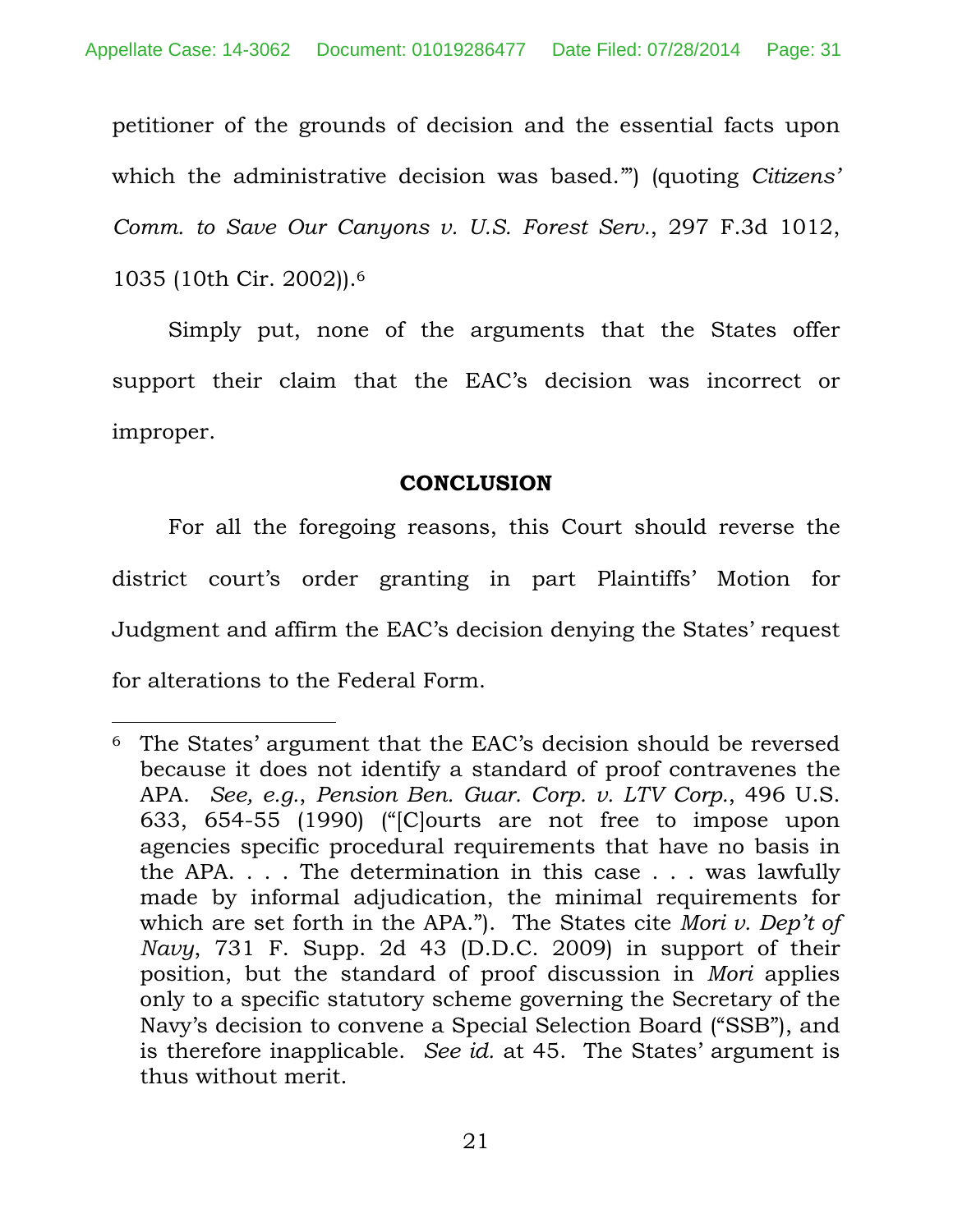Dated: July 28, 2014 Respectfully submitted,

David G. Seely FLEESON, GOOING, COULSON & KITCH LLC 1900 Epic Center, 301 N. Main Wichita, KS 67202 Phone: 316-267-7361 dseely@fleeson.com

Wendy R. Weiser Director, Democracy Program Tomas Lopez Jonathan Brater BRENNAN CTR. FOR JUSTICE AT NYU SCHOOL OF LAW 161 Avenue of the Americas New York, NY 10013 Phone: 646-292-8318 wendy.weiser@nyu.edu

s/ Michael C. Keats Michael C. Keats Bonnie L. Jarrett Adam Teitcher KIRKLAND & ELLIS LLP 601 Lexington Avenue New York, NY 10022 Phone: 212-446-4800 Fax: 212-446-4900 michael.keats@kirkland.com

Susan Davies Jonathan Janow Rachel B. Funk KIRKLAND & ELLIS LLP 655 15th Street, NW Washington, D.C. 20005 Phone: 202-879-5000 susan.davies@kirkland.com

*Attorneys for Intervenors-Appellants League of Women Voters of the United States, League of Women Voters of Arizona, and League of Women Voters of Kansas*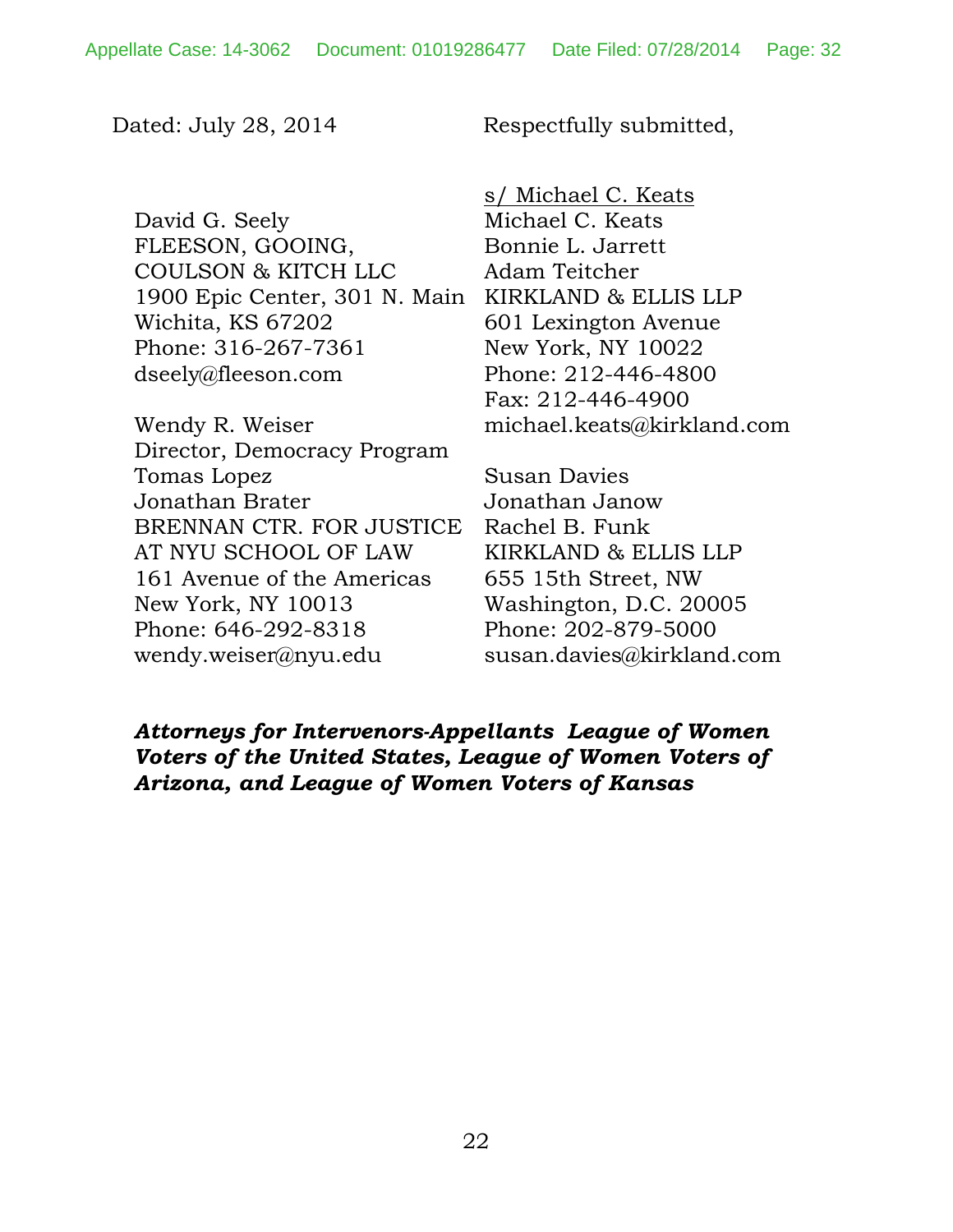Michelle Kanter Cohen PROJECT VOTE, INC. 805 15th Street NW, Suite 250 Washington, DC 20005 Phone: 202-546-4173 mkantercohen@projectvote.org

Lee Thompson Erin C. Thompson THOMPSON LAW FIRM, LLC 106 E. 2nd Street Wichita, KS 67202 Telephone: 316-267-3933 lthompson@tslawfirm.com

Robert N. Weiner John A. Freedman Andrew W. Beyer Andrew Treaster ARNOLD & PORTER LLP 555 12th Street NW Washington, DC 20004 Phone: 202-942-5000 john.freedman@aporter.com

# *Attorneys for Intervenor-Appellant Project Vote, Inc.*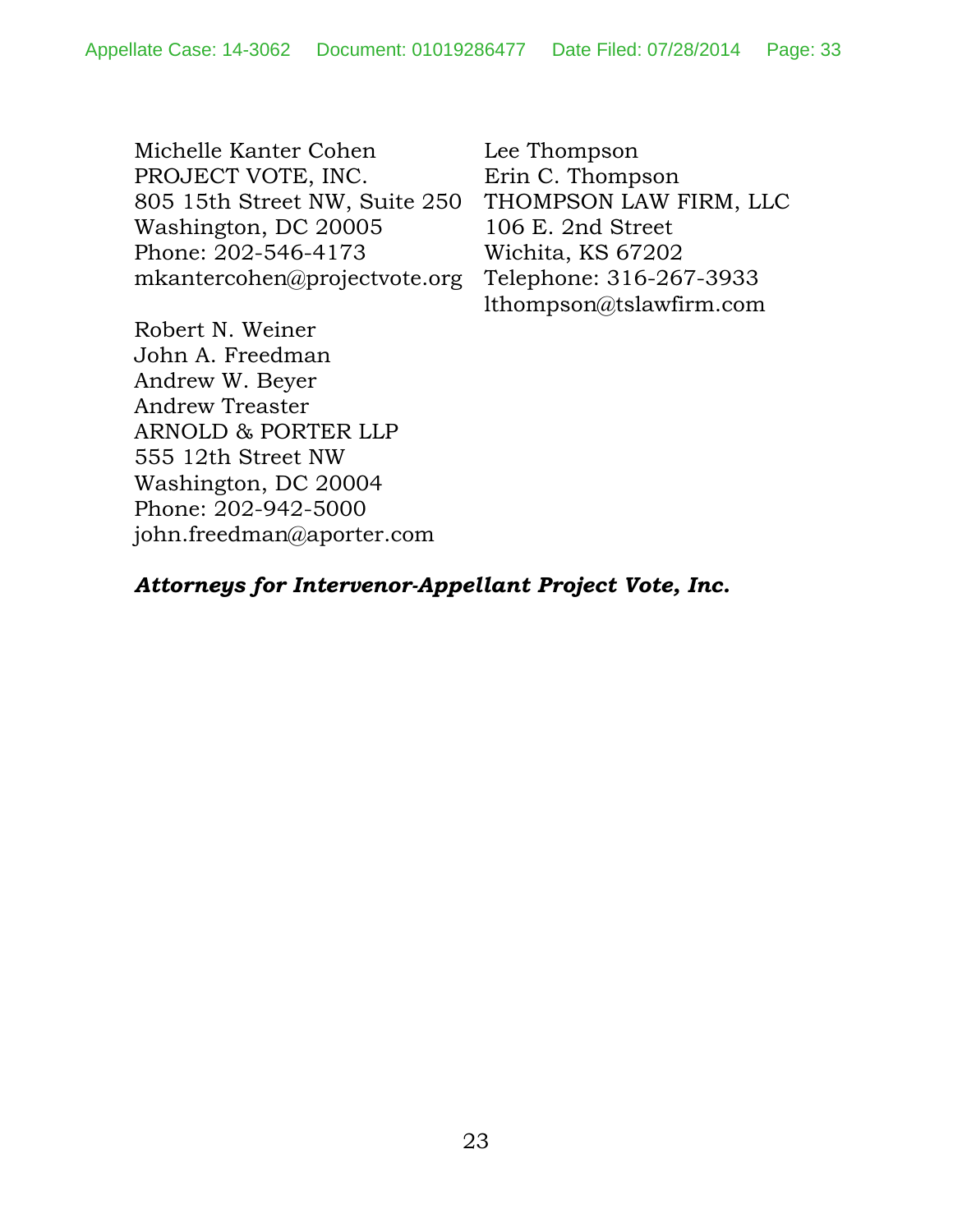Nina Perales Ernest Herrera MEXICAN AMERICAN LEGAL DEFENSE AND EDUCATIONAL FUND 110 Broadway, Suite 300 San Antonio, TX 78205 Phone: 210-224-5476

Jeffrey J. Simon Judd M. Treeman HUSCH BLACKWELL LLP 4801 Main Street Suite 1000 Kansas City, MO 64112 Phone: 816-329-4711

Linda Smith Adam P. KohSweeney J. Jorge deNeve O'MELVENY & MYERS LLP 1999 Avenue of the Stars 7th Floor Los Angeles, CA 90067 Phone: 310-246-6801

*Attorneys for Intervenors-Appellants Valle del Sol, Southwest Voter Registration Education Project, Common Cause, Chicanos Por La Causa, Inc., and Debra Lopez*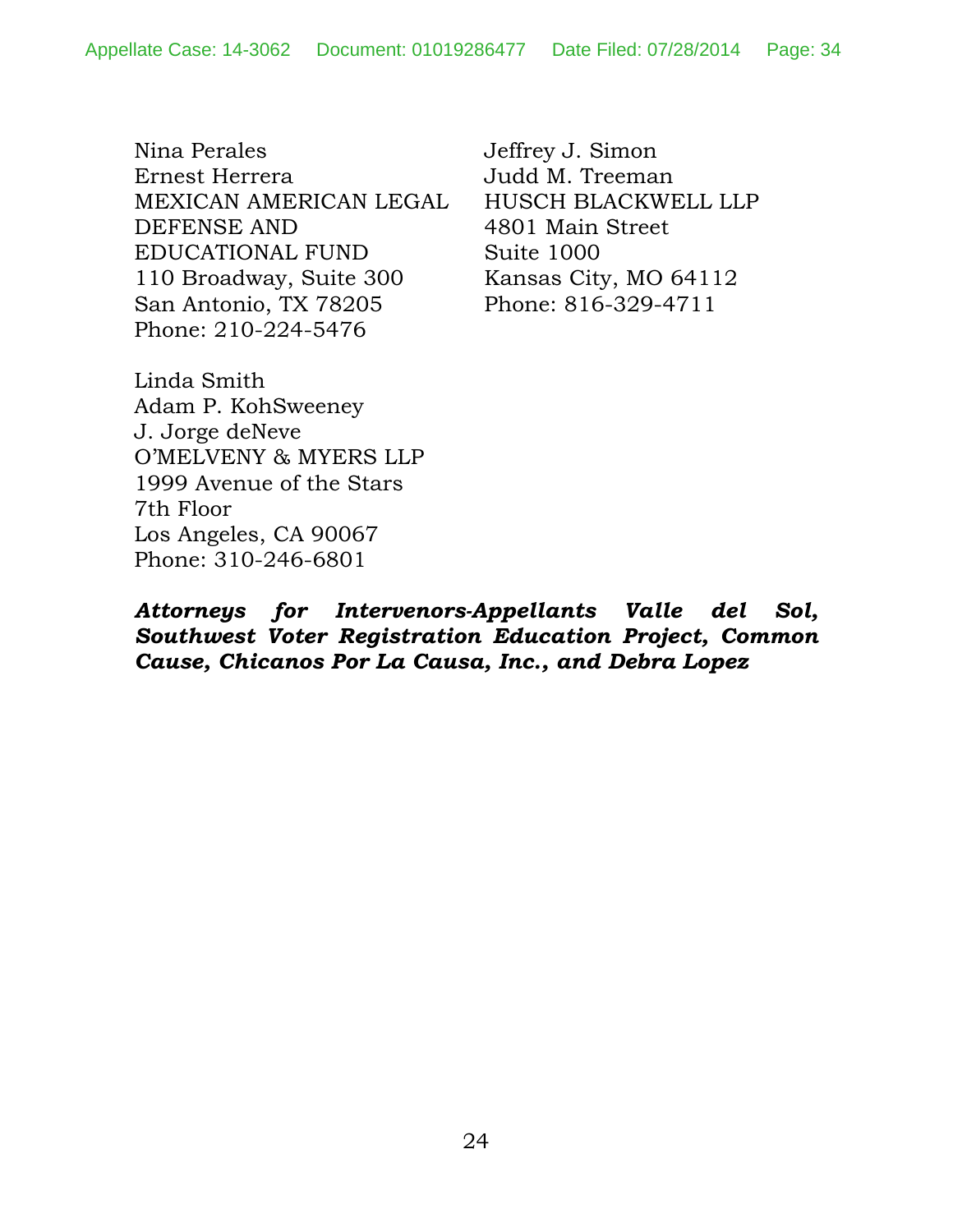Lane Williams Kip Elliot DISABILITY RIGHTS CENTER OF KANSAS 635 SW Harrison St., Ste. 100 Topeka, KS 66603 Phone: 785-273-9661 kip@drckansas.org

Linda Stein Errol R. Patterson Jason A. Abel STEPTOE & JOHNSON, LLP 1330 Connecticut Avenue, NW Washington, DC 20036 Phone: 202-429-8062 epatterson@steptoe.com

David B. Rosenbaum Thomas L. Hudson Anna H. Finn OSBORN MALEDON, P.A. 2929 North Central Avenue, Suite 2100 Phoenix, AZ 85012 Phone: 602-640-9345 afinn@omlaw.com

Robert A. Kengle Mark A. Posner Erandi Zamora LAWYERS' COMMITTEE FOR CIVIL RIGHTS UNDER LAW 1401 New York Avenue, NW Suite 400 Washington, DC 20005 Phone: 202-662-8389 mposner@lawyerscommittee.org

Joe P. Sparks Laurel A. Herrmann Julia M. Kolsrud THE SPARKS LAW FIRM, P.C. 7503 First Street Scottsdale, AZ 85251 Phone: 480-949-1339 joesparks@sparkslawaz.com

Daniel B. Kohrman AARP FOUNDATION LITIGATION 601 E Street, NW, Suite B4-205 Washington, DC 20049 Phone: 202-434-2064 dkohrman@aarp.org

*Attorneys for Intervenors-Appellants Inter Tribal Council of Arizona, Inc., Arizona Advocacy Network, League of United Latin American Citizens Arizona, and Steve Gallardo*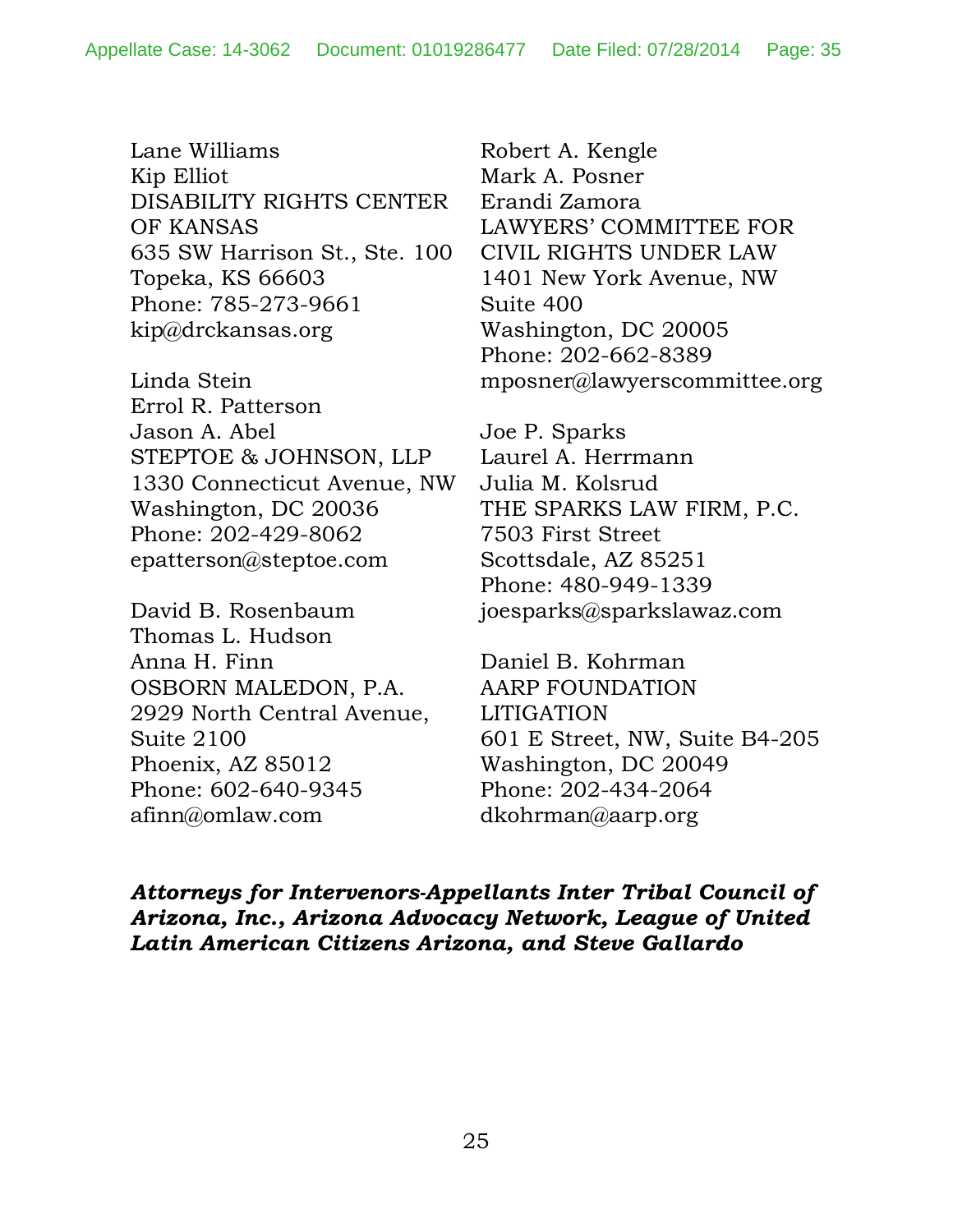## **CERTIFICATE OF COMPLIANCE WITH TYPE-VOLUME LIMITATIONS**

1. This brief complies with the type-volume limitations of Federal Rule of Appellate Procedure 32(a)(7)(B), because it contains 4,362 words, excluding the parts of the brief exempted by Federal Rule of Appellate Procedure 32(a)(7)(B)(iii).

2. This brief complies with the typeface requirements of Federal Rule of Appellate Procedure 32(a)(5), and the type style requirements of Federal Rule of Appellate Procedure 32(a)(6), because it has been prepared in a proportionally spaced typeface using Word 2007 in 14-point Bookman Old Style font.

Dated: July 28, 2014 s/ Michael C. Keats

Michael C. Keats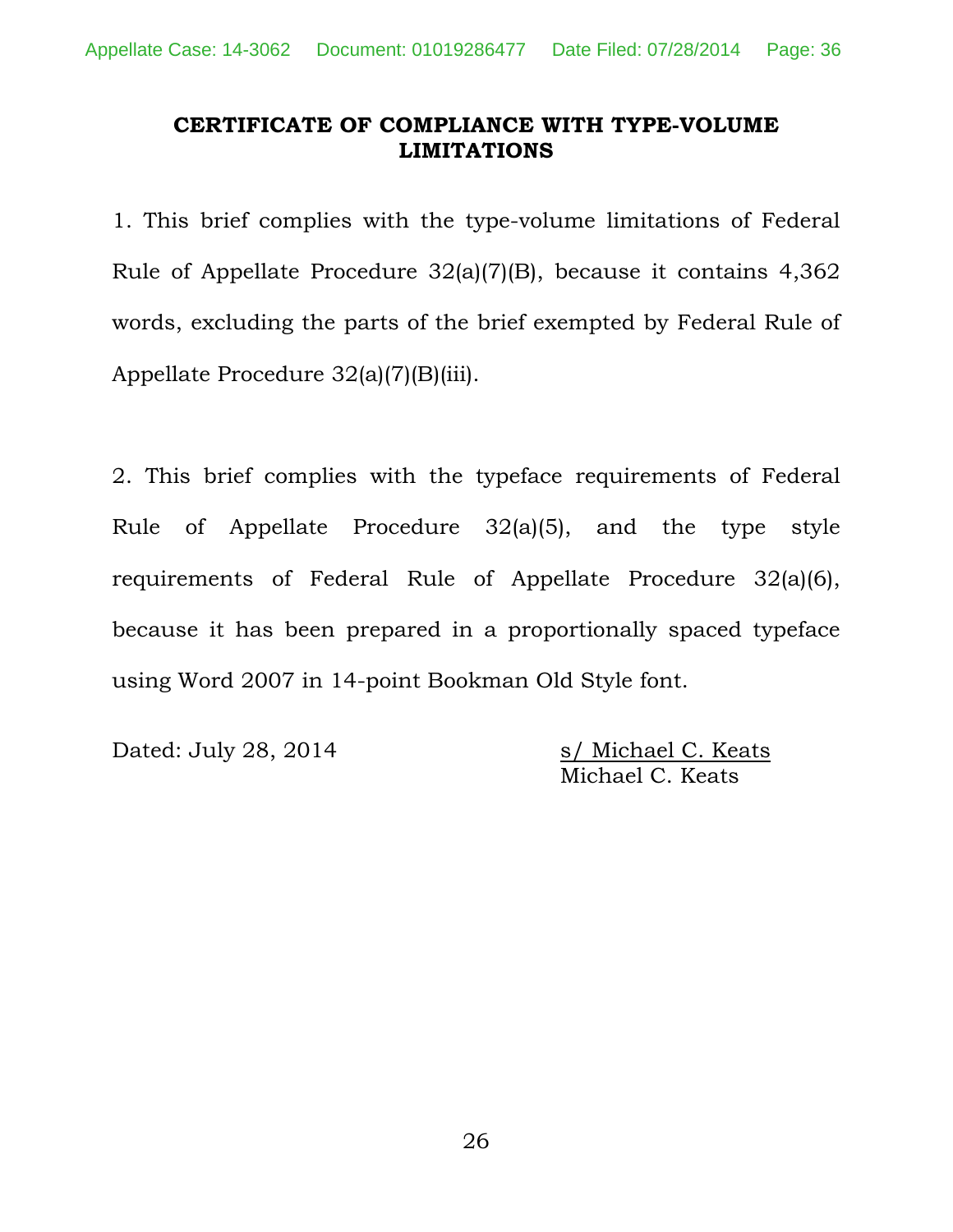### **CERTIFICATE OF DIGITAL SUBMISSION**

I hereby certify that a copy of the foregoing, as submitted in Digital Form via the Court's ECF system, is an exact copy of the written document filed with the Clerk and has been scanned for viruses with Microsoft Forefront Endpoint Protection software and, according to the program, is free of viruses. In addition, I certify all required privacy redactions have been made.

Dated: July 28, 2014 s/ Michael C. Keats

Michael C. Keats

*Attorney for Intervenors-Appellants League of Women Voters of the United States, League of Women Voters of Arizona, and League of Women Voters of Kansas*